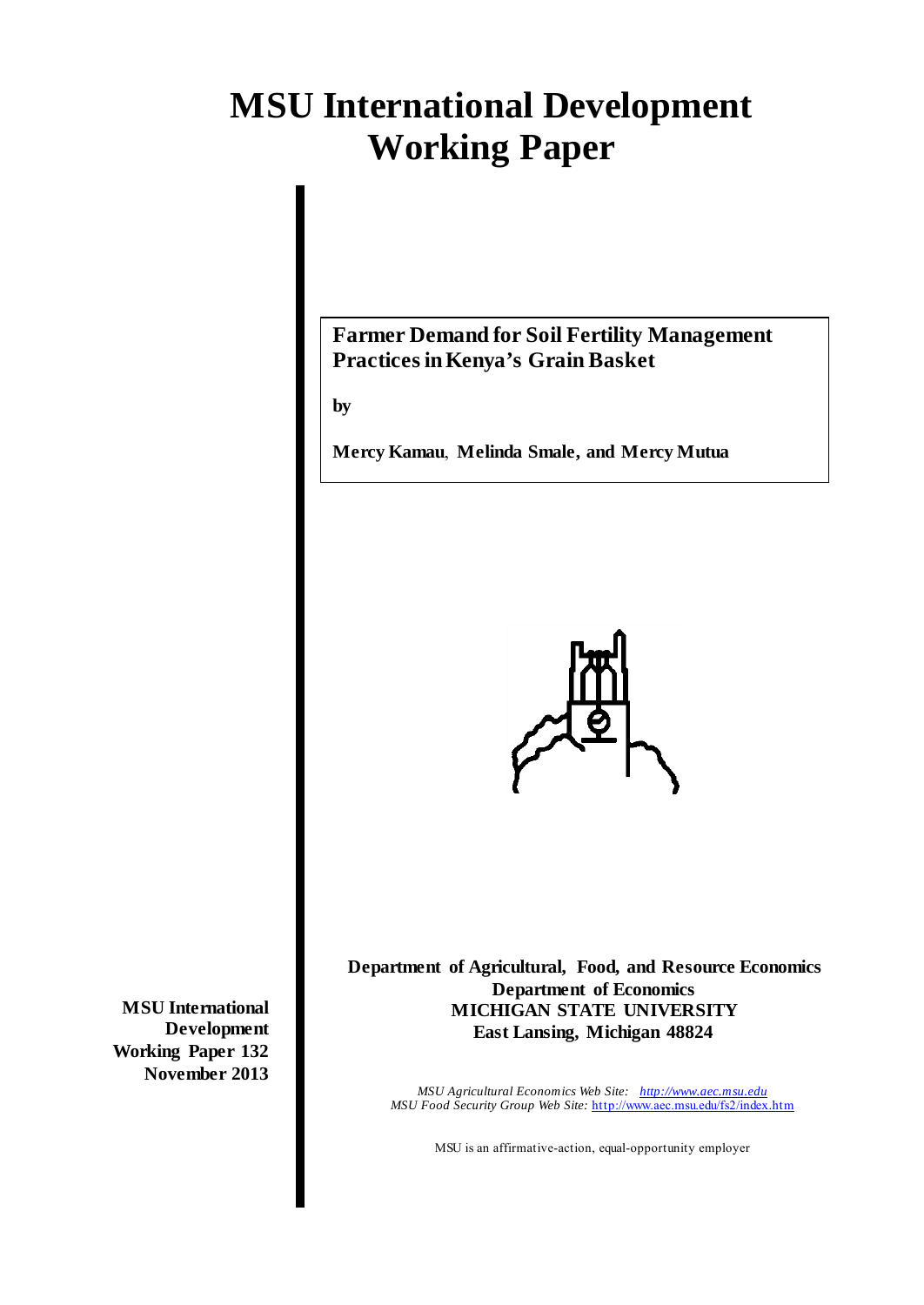#### **MSU INTERNATIONAL DEVELOPMENT PAPERS**

The Michigan State University (MSU) International Development Paper series is designed to further the comparative analysis of international development activities in Africa, Latin America, Asia, and the Near East. The papers report research findings on historical, as well as contemporary, international development problems. The series includes papers on a wide range of topics, such as alternative rural development strategies; nonfarm employment and small scale industry; housing and construction; farming and marketing systems; food and nutrition policy analysis; economics of rice production in West Africa; technological change, employment, and income distribution; computer techniques for farm and marketing surveys; farming systems and food security research.

The papers are aimed at teachers, researchers, policy makers, donor agencies, and international development practitioners. Selected papers will be translated into French, Spanish, or other languages.

Copies of all MSU International Development Papers, Working Papers, and Policy Syntheses are freely downloadable in pdf format from the following Web sites:

- MSU International Development Papers <http://www.aec.msu.edu/fs2/papers/idp.htm> <http://ideas.repec.org/s/ags/mididp.html>
- MSU International Development Working Papers <http://www.aec.msu.edu/fs2/papers/idwp.htm> <http://ideas.repec.org/s/ags/midiwp.html>
- MSU International Development Policy Syntheses <http://www.aec.msu.edu/fs2/psynindx.htm> <http://ideas.repec.org/s/ags/midips.html>

Copies of all MSU International Development publications are also submitted to the USAID Development Experience Clearing House (DEC) at: <http://dec.usaid.gov/>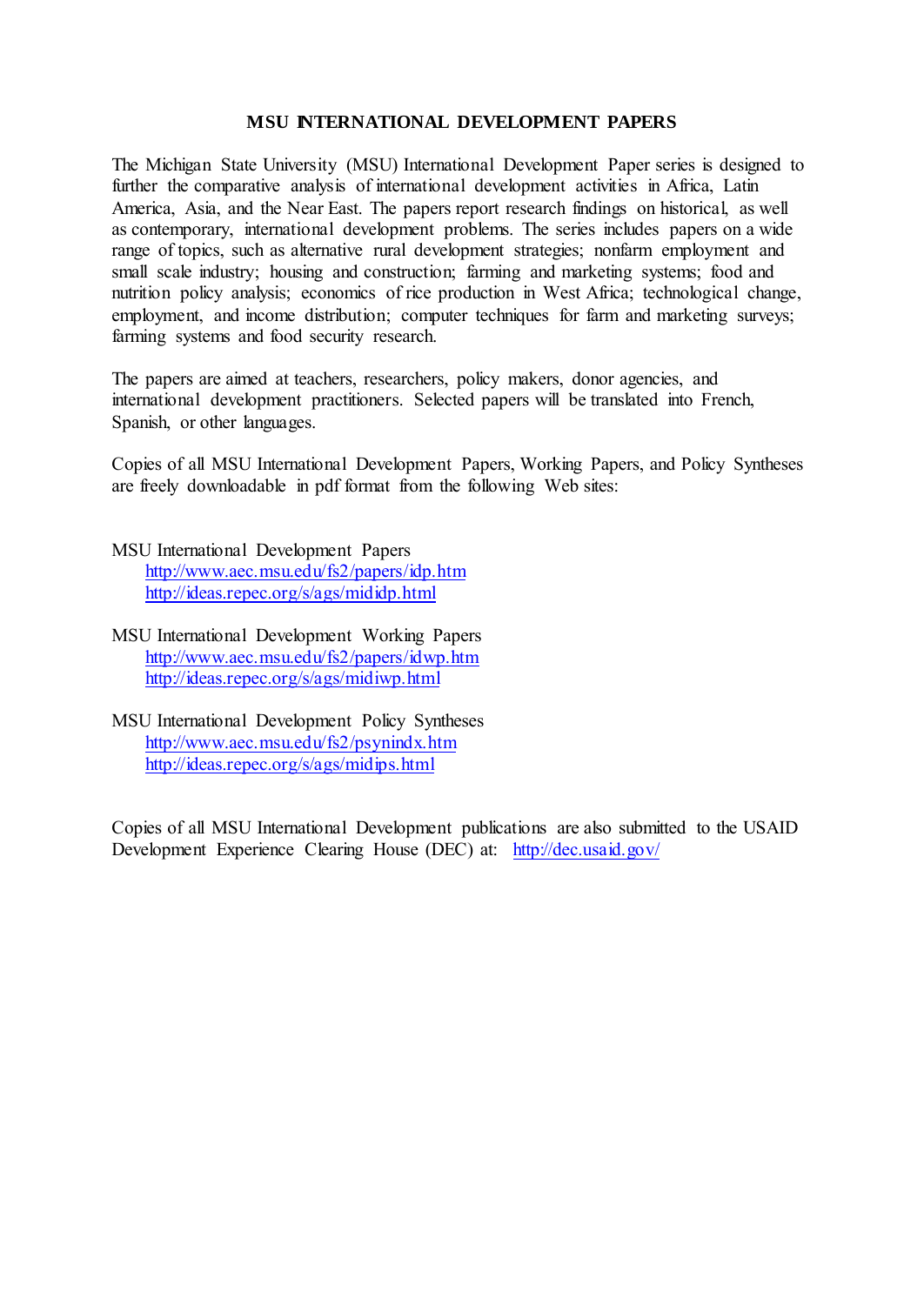**Farmer Demand for Soil Fertility Management Practices in Kenya's Grain Basket**

**by**

**Mercy Kamau, Melinda Smale, and Mercy Mutua**

**November 2013**

Kamau is senior research fellow and corresponding author, Tegemeo Institute, Egerton University, Smale is professor, Michigan State University, and Mutua is research assistant, Tegemeo Institute, Egerton University.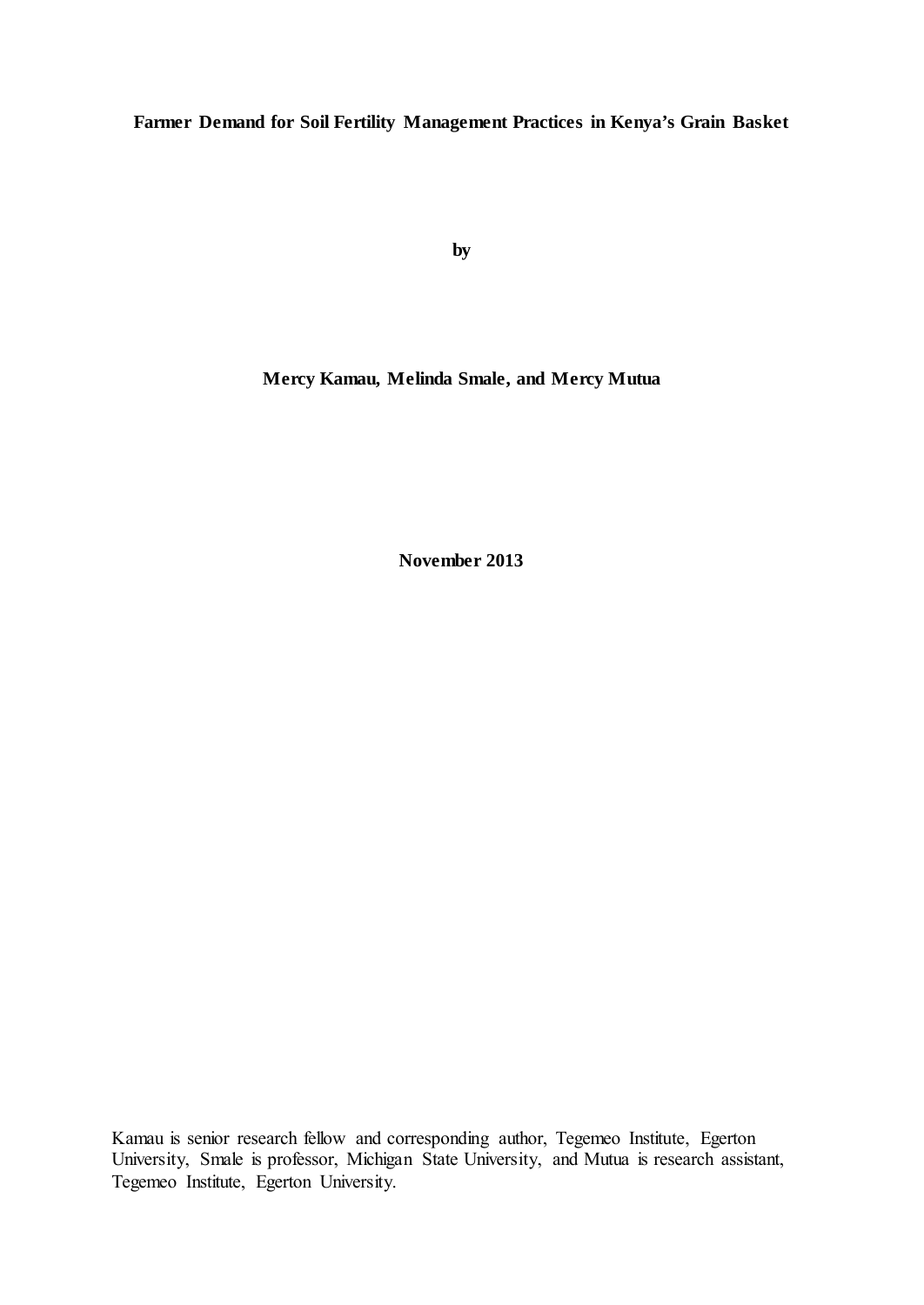**ISSN 0731-3483** © All rights reserved by Michigan State University, 2013.

Michigan State University agrees to and does hereby grant to the United States Government a royalty-free, non-exclusive and irrevocable license throughout the world to use, duplicate, disclose, or dispose of this publication in any manner and for any purposes and to permit others to do so.

Published by the Department of Agricultural, Food, and Resource Economics and the Department of Economics, Michigan State University, East Lansing, Michigan 48824-1039, U.S.A.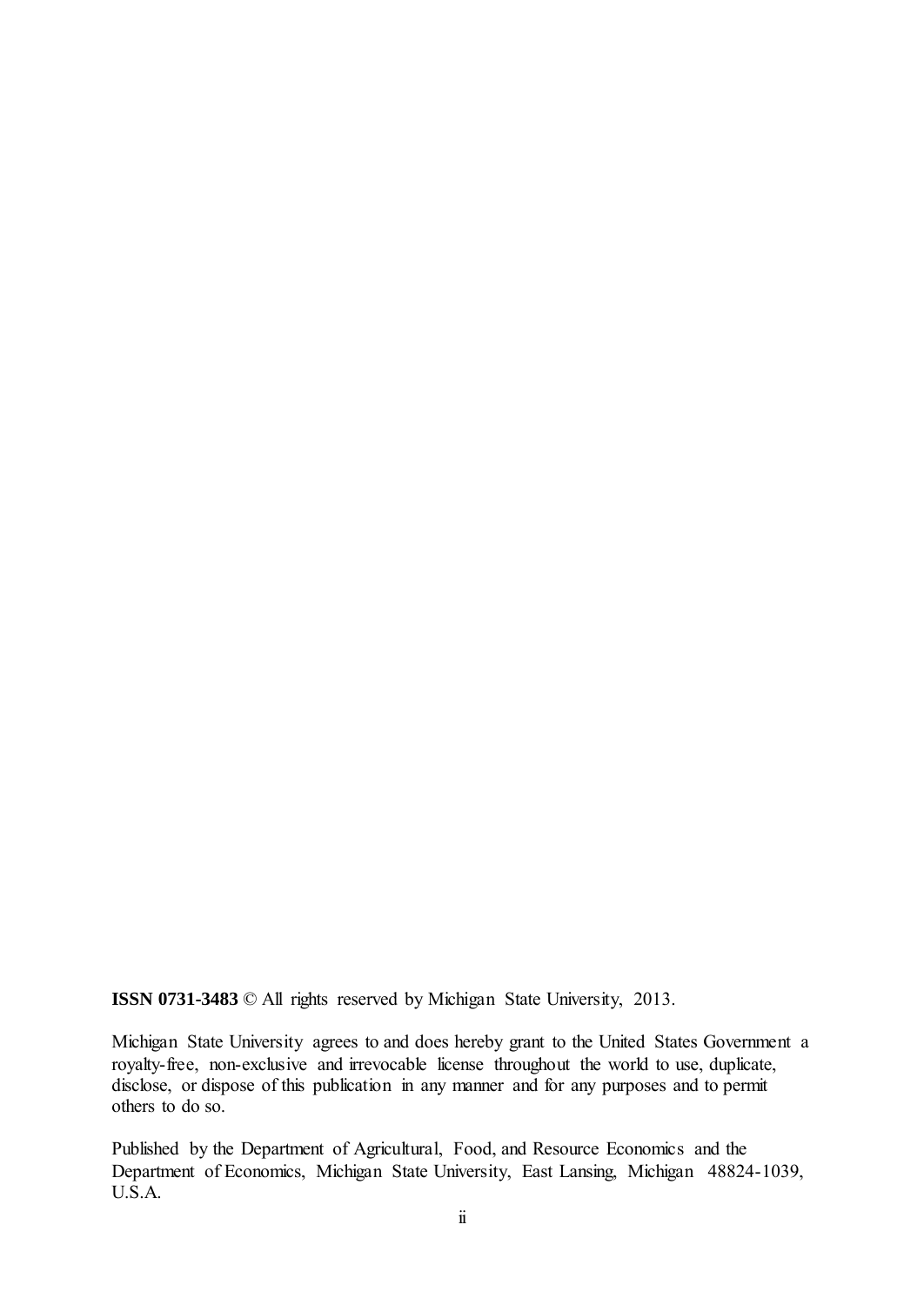#### **ACKNOWLEDGMENTS**

Funding for this document was provided by the American people, via the Food Security III Cooperative Agreement (GDGA-00- 000021-00) between Michigan State University and the United States Agency for International Development, Bureau for Food Security, Office of Agriculture, Research, and Technology.

This study represents a joint collaboration between the Tegemeo Institute of Egerton University and Michigan State University. The authors gratefully acknowledge financial support from: the United States Agency for International Development (USAID); Michigan State University (MSU); and Egerton University.

The authors wish to thank Patricia Johannes for her assistance with the editing and formatting of the paper.

Mercy Kamau Corresponding Author Tegemeo Institute, Egerton University P. O. Box 20498 00200 Nairobi, Kenya [mkamau@tegemeo.org,](mailto:mkamau@tegemeo.org)  +254-20-2347297, +254-20-3504316.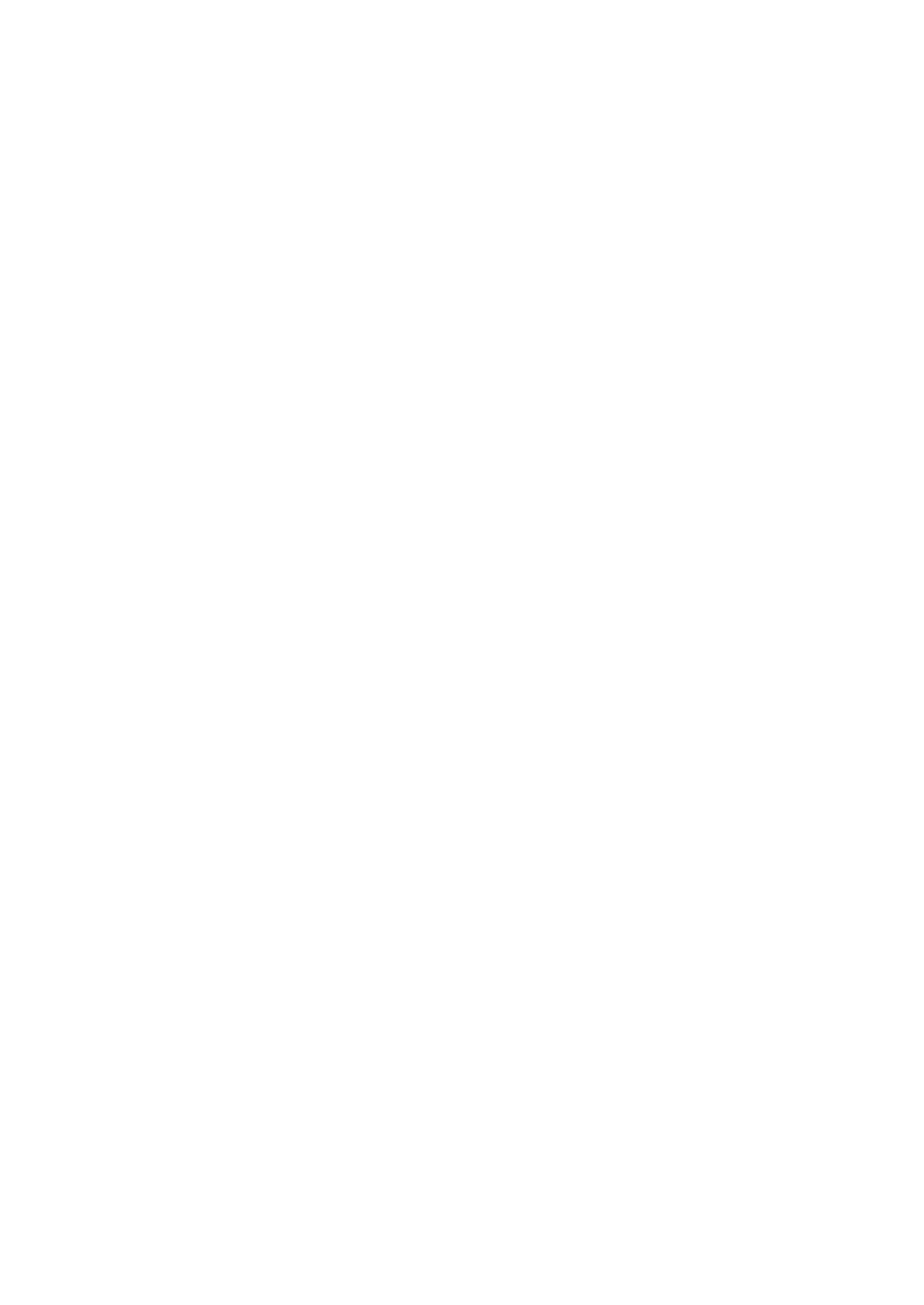#### **EXECUTIVE SUMMARY**

Land degradation cripples smallholder crop production in Sub-Saharan Africa, including those found in the densely populated, grain basket areas of Kenya. Research in the early nineties already documented and rated nutrient depletion to be very high in the east African Highlands. Whereas some of the soil related problems are inherent, smallholder farmer practices have contributed to the degradation, including the increasing soil nutrient depletion.

Yield-increasing mineral fertilizers have long been viewed as the panacea for the low productivity in smallholder farms. However, recent studies question augmenting fertilizer use without adequate attention to soil quality and use of other soil amendments, especially given the evidence that returns to use of inorganic fertilizer are low in degraded soils and because it is often applied inefficiently.

The main policy challenge to improvement of productivity is that the adoption of practices needed to restore soil properties and enhance response to inorganic fertilizer remains low. The most obvious impediment is the time lag between farmer investments and observable payoffs, and their public good nature when they involve land resource allocation. Adoption is also limited by the amounts of land and labor required to produce, process and apply some techniques and practices. Extending and adopting location-specific menus of practices is knowledge-intensive, requiring substantial, innovative forms of investment in local research and training capacity. Missing or underdeveloped markets for inorganic and organic fertilizer are often cited as a reason for low uptake. Yet too little is known about markets for organic fertilizer and farmer demand for interrelated combinations of soil fertility management practices to guide policy interventions and investment decisions.

Our analysis contributes to understanding about smallholder demand for soil fertility management practices, including organic and inorganic fertilizer (N nutrient), and other soil amendments in Sub-Saharan Africa. Soil fertility management practices were grouped into three bundles (categories): a) inorganic fertilizers b) other soil amendments; and c) erosion control. Reduced-form, input demand functions were derived based on the underlying conceptual framework of the non-separable model of the agricultural household. To examine the binary choice among the three bundles of practices, we applied a seemingly unrelated, multivariate probit model that addresses jointness and interdependence among soil fertility management strategies. We then estimated demand for N with a censored variable regression. Data used were collected by plot in 2008/9 from 1001 households in eight agro-ecological zones of western and central Kenya.

Although soils in smallholder farms in Kenya are highly degraded, our findings showed there was less than a 0.5 likelihood that households would apply inorganic fertilizers or other soil amendments. The average intensity of fertilizer use among farmers surveyed was also too low. The findings confirmed the price responsiveness of farmers, and the influence of market infrastructure on their use of not only inorganic fertilizer, but soil erosion control, and other soil amendments. An increasing price of fertilizer, relative to that of grain, led to a decline in demand for N. Strong effects were observed for plot size and for land tenure, signaling the importance of these variables and land use policy in encouraging greater adoption of integrated soil fertility management practices. The effects of multiple cropping and more cropping of legumes maybe a reflection of farmers objective to maximize returns from inorganic fertilizers and the role of nitrogen-fixing crops as substitutes.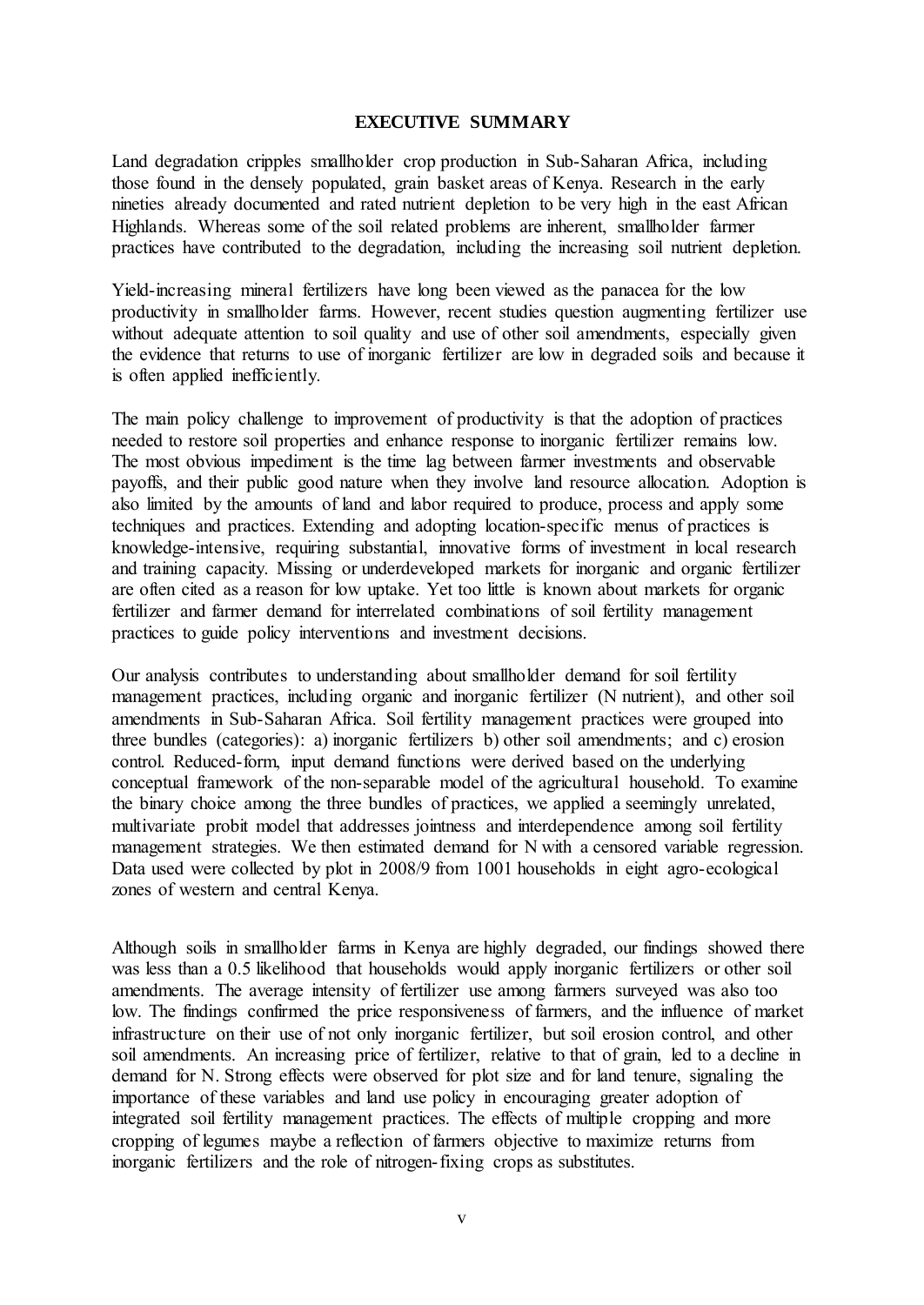The findings also point to the important ways through which commonly used proxies for family labor influence soil fertility management, showing that different age groups within households have different effects. It was also evident that labor was a limiting factor in soil fertility management during the main season and female headship reduced both the uptake of soil fertility management measures on maize and the demand for inorganic fertilizer. The crucial role of knowledge in uptake of integrated soil fertility management practices was also evident.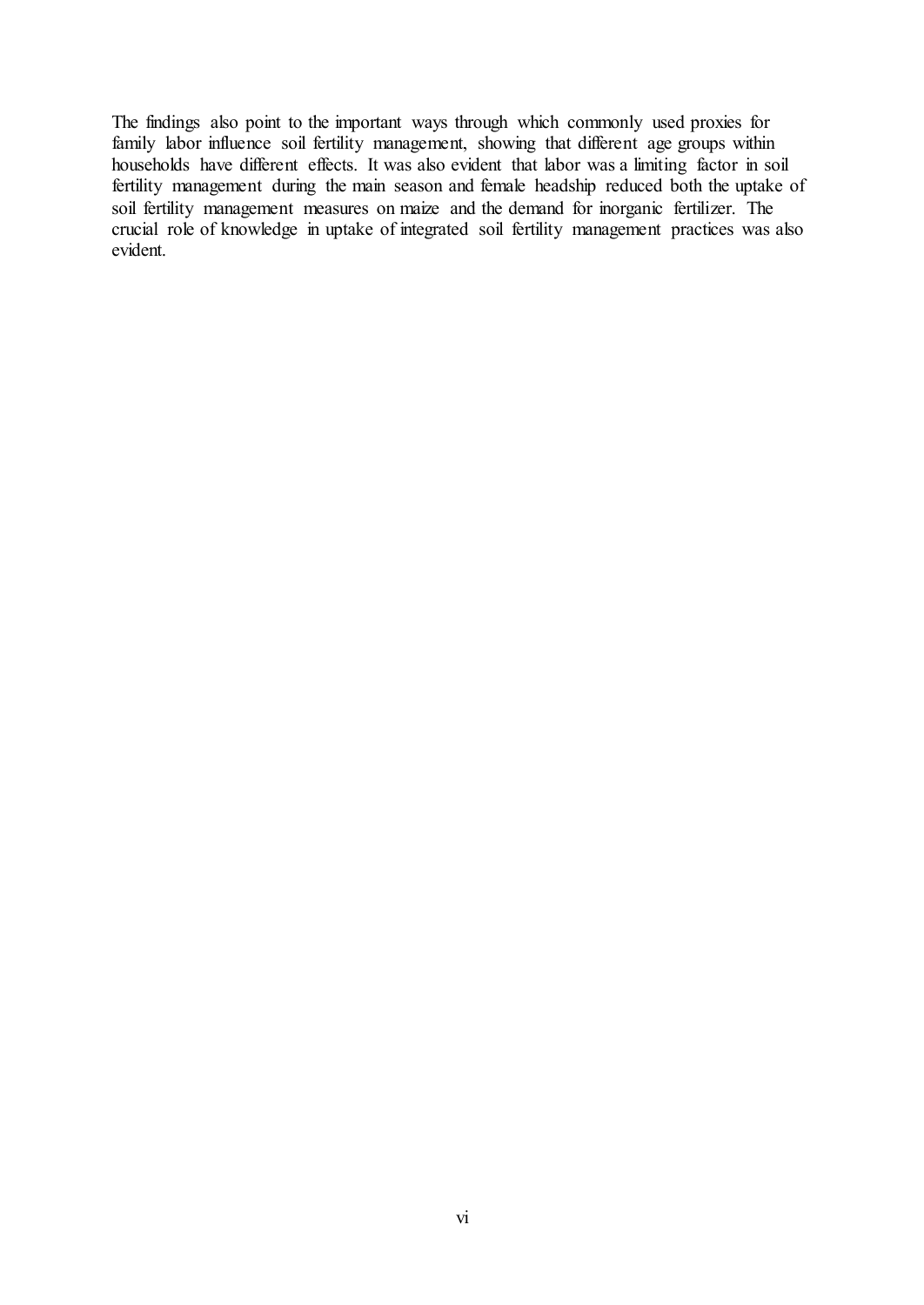## **CONTENTS**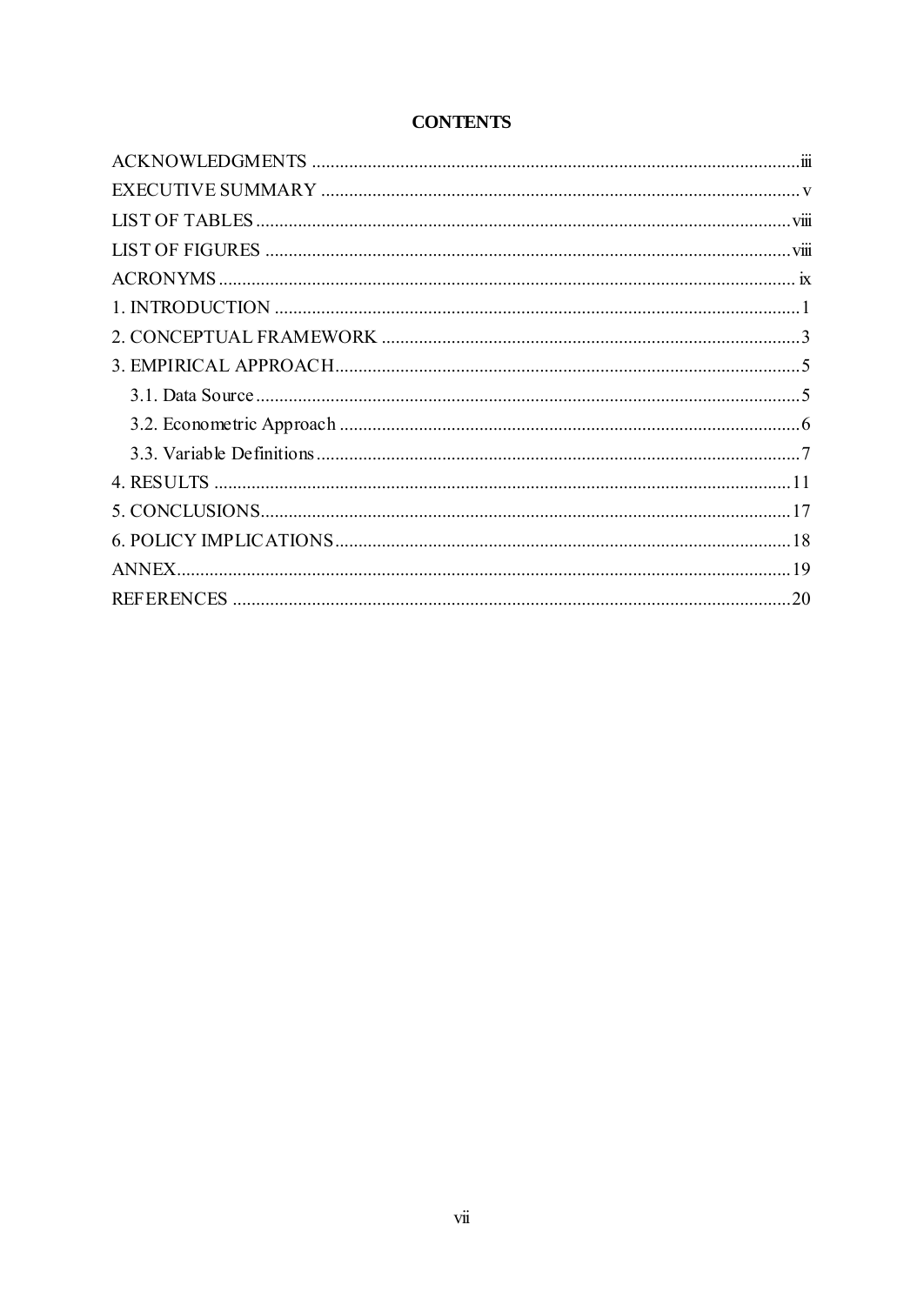## **LIST OF TABLES**

| <b>TABLE</b>                                                                              | <b>PAGE</b> |
|-------------------------------------------------------------------------------------------|-------------|
|                                                                                           |             |
| 2. Multivariate Probit Regressions Explaining Investments in Soil Fertility Management 12 |             |
|                                                                                           |             |
| 4. Predictions from the Multivariate Probit Model (Simulated Maximum Likelihood)14        |             |
| 5. Tobit Regressions Explaining Intensity (Kg per Acre) of Fertilizer (Inorganic) Use 15  |             |

## **LIST OF FIGURES**

| <b>FIGURE</b> | <b>PAGE</b> |
|---------------|-------------|
|               |             |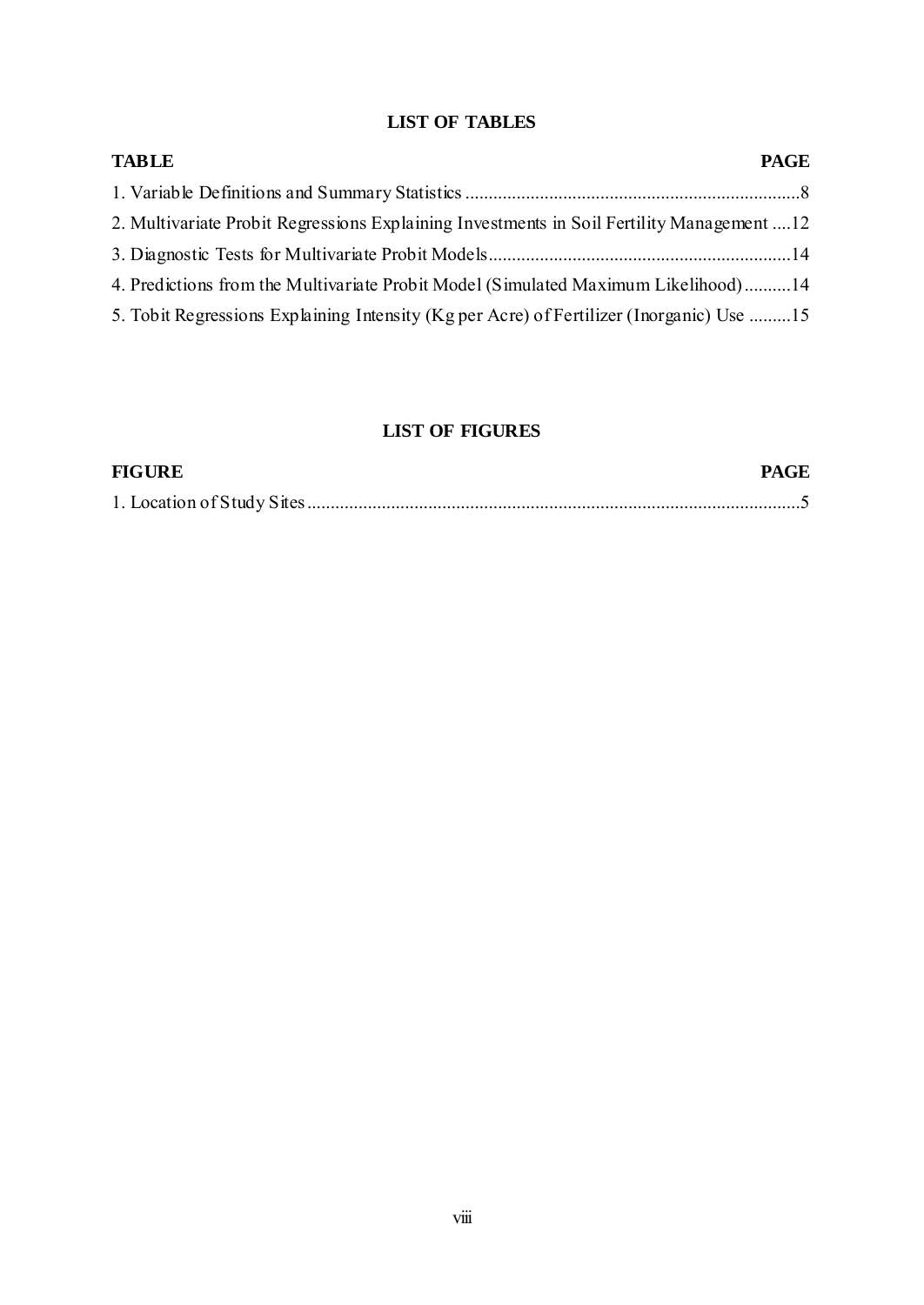## **ACRONYMS**

| AGRA         | Alliance for a Green Revolution in Africa          |
|--------------|----------------------------------------------------|
| <b>CAN</b>   | Calcium Ammonium Nitrate                           |
| DAP          | Diammonium Phosphate                               |
| <b>GHK</b>   | Geweke-Hajivassiliou-Keane algorithm               |
| ha           | hectare                                            |
| <b>IFPRI</b> | International Food Policy Research Institute       |
| <b>ISFM</b>  | Integrated Soil Fertility Management               |
| K            | potassium                                          |
| kg           | kilogram                                           |
| <b>MAP</b>   | Monoammonium Phosphate                             |
| <b>MSU</b>   | Michigan State University                          |
| <b>MVP</b>   | multivariate probit                                |
| N            | nitrogen                                           |
| <b>NPK</b>   | nitrogen, phosphate, and potassium                 |
| P            | phosphorus                                         |
| <b>SUR</b>   | seemingly unrelated regression                     |
| USAID        | United States Agency for International Development |
|              |                                                    |
|              |                                                    |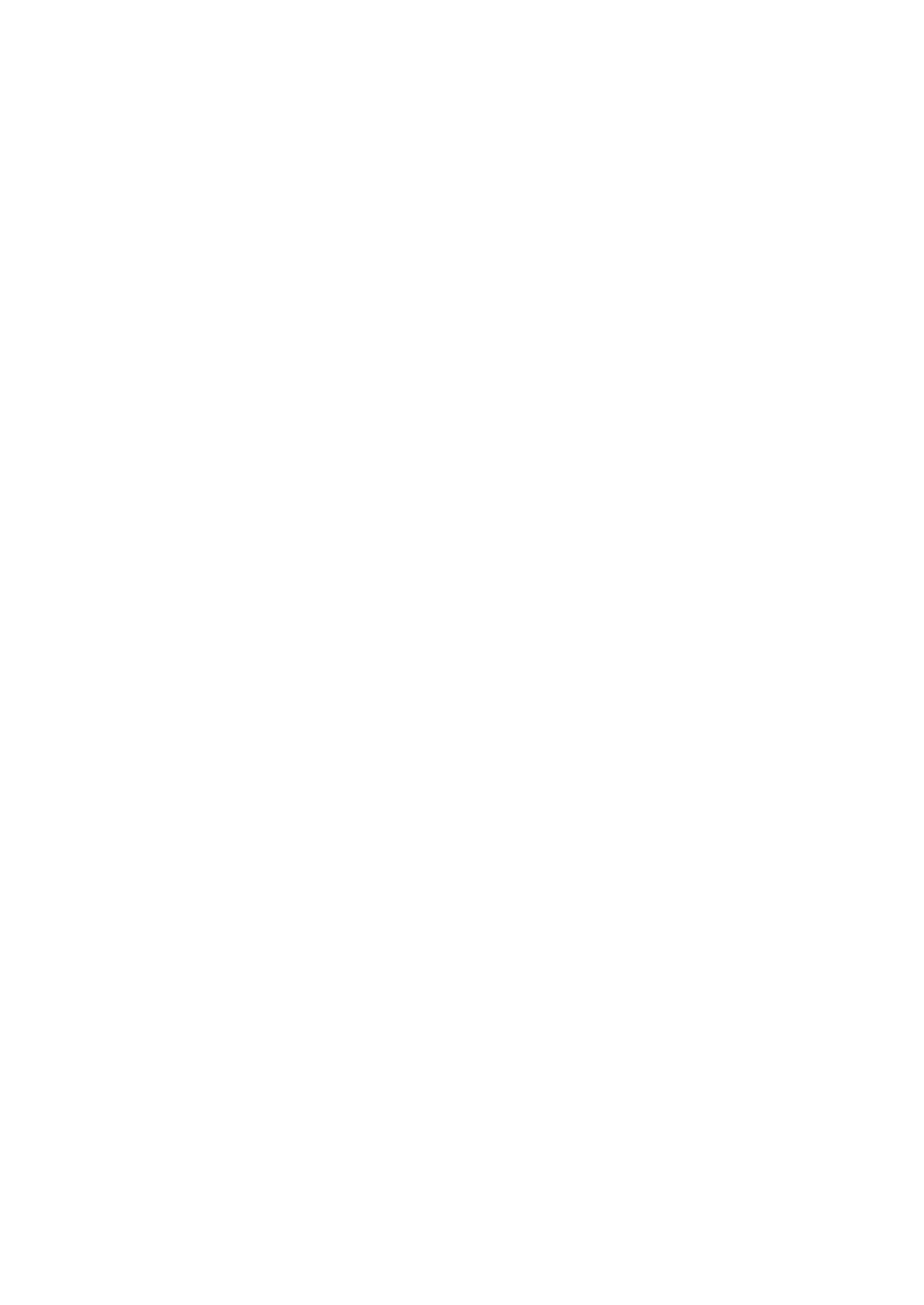#### **1. INTRODUCTION**

Poor soils and nutrient depletion have been described as the "fundamental biophysical root cause of declining per capita food production" in Sub-Saharan Africa (Sanchez et al. 1997). Land degradation cripples smallholder crop production in many communities, including those found in the densely populated, grain basket areas of Kenya. Founding research by Stoovogel and Smaling (1990) documented the high magnitude of plant nutrient losses, which are partly a result of smallholder farming practices (Smaling, Nandwa, and Bert 1997) which have been described as abusive (Sanginga and Woomer 2009). Soil related problems may also be inherent<sup>[1](#page-12-0)</sup>; outside the deserts and dry lands that comprise  $60\%$  of the continent, much of the land is old and weathered, requiring special attention to be of use in agriculture (European Commission, Soil Atlas of Africa European Soil Portal). Although experts debate the universality of the problem, as well as the adaptive capacity of smallholder farmers (see Place, Pender, and Ehui 2006), there seems little doubt that when soils are degraded, raising productivity depends on restoring soil fertility through addition of both inorganic and organic matter (Chivenge, Vanlauwe, and Six 2011; Vanlauwe et al. 2010; Zingore et al. 2007; Zingore 2011). Soil fertility experts have recommended integrating organic matter, such as manure from livestock or post-harvest crop waste, to raise soil carbon levels and make nutrients from mineral fertilizers more available to plants, enhance soil structure, and improve the efficiency of fertilizer use. Interactions between inorganic fertilizers and available organic inputs (mixtures) results in greater nutrient efficiency (Giller, Cadisch, and Mugwira 1998; Vanlauwe et al. 2001). Addition of organic matter improves nutrient and water retention in soils and creates a better synchrony in nutrient supply and crop demand.

In some countries of Sub-Saharan Africa, extension messages now emphasize the use of more legumes, intercropping, organic manure, reduced tillage, herbicides and agroforestry, and there are some indications that farmers are adopting such practices (e.g., Holden and Lunduka 2010; Sauer and Tchale 2009). Successful cases of restorative options designed and promoted by coalitions of agricultural researchers, farmers, and non-governmental organizations have also been documented (Haggblade et al. 2010; Reij, Tappen, and Smale 2009).

Recognition of the importance of the problem does not diminish the policy challenge for governments in African nations south of the Sahara. We see two key dimensions to the policy challenge. First, inorganic fertilizer continues to be viewed as a panacea for smallholder productivity, and is promoted via input subsidies and other campaigns. The social costs of such policies could be high, especially given the evidence that returns to use of inorganic fertilizer are low because it is often applied inefficiently. Fertilizer response varies, as does the marginal productivity of nitrogen, according to agro-ecological and soil conditions both among and within farms (Tittonell et al. 2005a,b; Vanlauwe Tittonell, and Mukulama 2006; Zingore et al. 2007). Soils experts have shown that some soils do not respond to mineral fertilizer, as recently confirmed in Kenya by Chivenge et al. (2009) and Marenya and Barrett (2009). Farmers in the major maize-producing areas of Kenya may have surpassed the optimum level of inorganic fertilizer application (Sheahan 2011), challenging the notion that higher rates of fertilizer use should be encouraged without considering the physical response of soils. Soil acidity can generate inefficiencies due to soil acidity (Pearce and Sumner 1997; Evans and Kamprath 1970). Fixation of phosphorus also depresses returns to phosphatic fertilizers (Kanyanjua et al. 2002). These findings imply that considerable field research is needed to adapt an extensive menu of soil fertility management practices to locally-specific

<span id="page-12-0"></span><sup>&</sup>lt;sup>1</sup> For example, soils developed on non-calcareous parent materials (inherently acidic) or soils in humid regions become acidic naturally due to leaching under high rainfall conditions.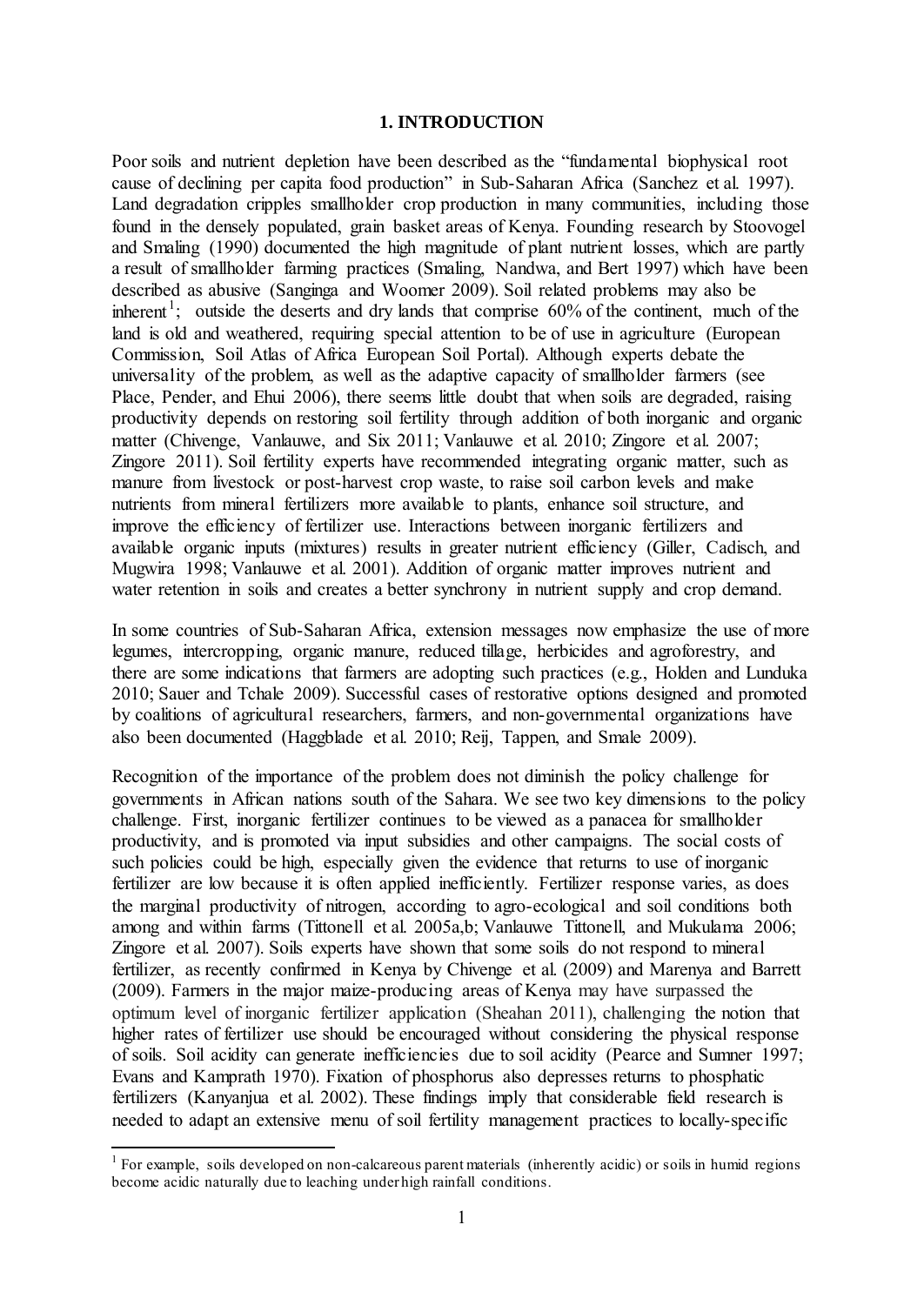biophysical and socioeconomic conditions. In recognition of this fact, Vanlauwe et al. (2010) have defined integrated soil fertility management explicitly in terms of local adaptation.

The second dimension of the policy challenge is that adoption of the practices needed to restore soil properties and enhance response to inorganic fertilizer remains low. Economic incentives for adoption of soil fertility management practices are constrained by a host of factors, depending on the combination and timing. From an economics perspective, the most obvious impediment is the time lag between farmer investments and observable payoffs, and their public good nature when they involve land resource allocation. Some practices simply do not offer sufficient gains in land and labor productivity to make the investment worthwhile for farmers in the short term (Ruben, Pender, and Kuyvenhoven 2007; Pender 2008).

Studies in eastern and southern Africa have shown that adoption is limited by the amounts of land and labor required to produce, process and apply some techniques and practices, such as organic materials (Lunduka 2009; Marenya and Barrett 2007; Mugwe et al. 2009; Odendo Obare, and Salasya 2009). The choice of the practice, field, and timing are all important for successful application of principle. Extending and adopting location-specific menus of practices is knowledge-intensive, requiring substantial, innovative forms of investment in local research and training capacity (Sanginga and Woomer 2009; Giller et al. 2006). Human capital and social capital are thus crucial in diffusing such practices (Katungi 2006; Njuki et al. 2008; Mapila et al. 2012; Kassie et al. 2013).

Missing or underdeveloped markets for inorganic and organic fertilizer are often cited as a reason for low uptake. Though much has been published about markets for inorganic fertilizer in Africa south of the Sahara (e.g., Minot Kherallah, and Berry 2000; Morris et al. 2007; Jayne and Rashid *in press*), too little is known about markets for organic fertilizer and farmer demand for interrelated combinations of soil fertility management practices to guide policy interventions and investment decisions. In this study, we characterize the market for management of soil fertility and land quality among smallholder farmers in the grain basket areas of Kenya.

Our analysis contributes to understanding about smallholder demand for soil fertility management practices, including organic and inorganic fertilizer (N nutrients), and other soil amendments in Sub-Saharan Africa, in several ways. Recognizing that maintenance of soil quality/fertility entails the maintenance of the physical, chemical, and biological properties of soil, including nutrient status as well as erosion control, we group soil fertility management practices into three bundles (categories): a) inorganic fertilizers; b) other soil amendments; and c) erosion control. We derive reduced-form input demand functions based on the underlying conceptual framework of the non-separable model of the agricultural household. To examine the binary choice among the three bundles of practices, we apply a seemingly unrelated, multivariate probit model to address jointness and interdependence among soil fertility management strategies. We then estimate demand for N with a censored variable regression. Data were collected by plot in 2008/9 from 1,001 households in eight agroecological zones of western and central Kenya. In all models, we control for the clustered structure of the data.

The conceptual framework is presented next. Section 3 describes the data source, econometric approaches, and variables. Results are shown and interpreted in Section 4. Section 5 draws conclusions and discusses policy implications.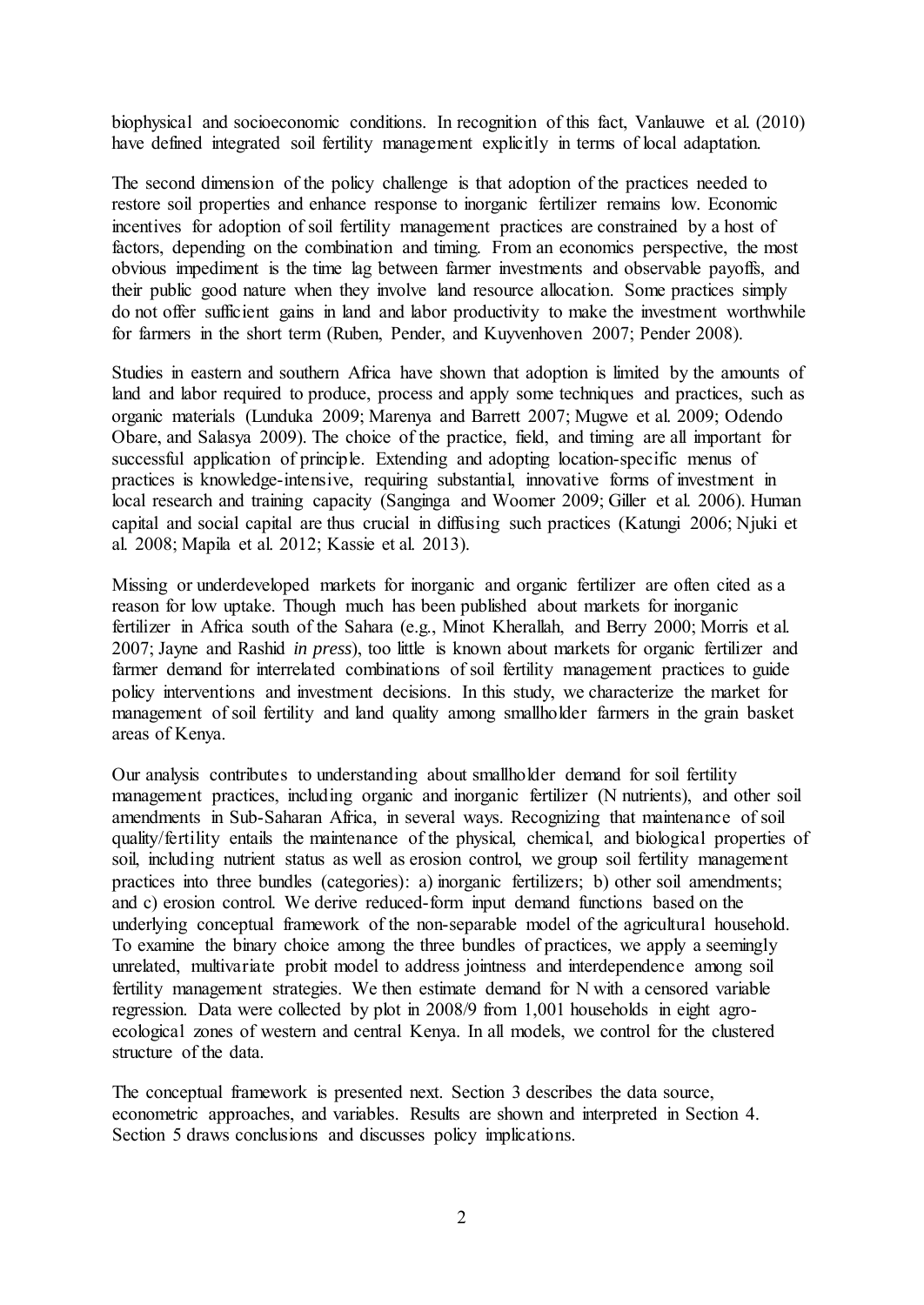#### **2. CONCEPTUAL FRAMEWORK**

We view farming by smallholders in the grain basket areas of Kenya from the perspective of the non-separable model of the agricultural household. In this framework, the shadow prices faced by farmers reflect transaction costs that vary among households depending on their capital endowments and features of relevant markets (e.g., de Janvry, Fafchamps, and Sadoulet 1991). We adapt the framework in order to focus on decisions regarding the adoption of soil fertility-enhancing inputs, following recent applications by Lunduka (2009) in Malawi and Marenya and Barrett (2007) in Kenya.

Like Lunduka (2009), we conceptualize the decision in a static context where fertilizer markets are imperfect and markets for other soil amendments, such as manure, are incomplete or missing. Farm households maximize utility over a vector of consumption goods produced on the farm or purchased (X) and leisure time (h). The crop production technology is a function of labor input (L), the size of the landholding (A), and application of nutrients contained in mineral fertilizers  $(z_f)$ , conditional on land quality  $(\dot{s}_i)$ , which is plotspecific. Land quality, a stock, is influenced by variable investments in soil amendments  $(z_a)$ and erosion control  $(z_e)$  in the current period, quality in the past period, and essential land characteristics. Utility is maximized conditional on household characteristics that shape preferences  $(\Phi_h)$  and market characteristics  $(\Phi_m)$ , subject to the crop production technology and an expenditure-income constraint  $\ll = Y$ ) that affects purchases of tradables, hired labor and mineral fertilizer, at observable prices p. *Y* includes any savings from the previous period, and cash earnings from outside the farm (O). Time allocated to farm production includes family and hired labor.

Maximizing utility subject to production technology and income constraints, and solving Kuhn-Tucker conditions leads to optimal input demand equations for mineral fertilizer, soil amendments and erosion control that can be expressed as a reduced form:

$$
z^* = z^* (A, L, Y, p, \Phi_h, \Phi_m, \dot{s}_i)
$$
 (1)

Equation 1, which depicts demand for three classes of soil fertility inputs  $z^*=[z_f, z_a, z_e]^*$  as a function of scale and plot-specific land quality, farm labor supply, prices, exogenous income, household and market characteristics, is the starting point for the econometric model.

The choice set, or combination of practices selected by the household in a growing season includes non-zero components of vector z. Following a random utility model, as did Marenya and Barrett (2007), a farmer decides to use a different combination of soil fertility practices if overall utility with the new set  $(U_1)$  is larger than the utility with the old set  $(U_0)$ , or (  $U_1 - U_0$  > 0. We can also define an unobservable demand  $\tilde{\mathbf{z}}^* = (U_1 - U_0)$ , expressing it as a function of unobservable elements in a latent variable model:

$$
\widetilde{\mathbf{z}}_j^* = \mathbf{\theta}_j \gamma + \mathbf{u}_j \tag{2}
$$

Thus, we are able to introduce knowledge and learning into decision-making. In equation 2, **θ** summarizes the explanatory factors shown in equation 1, conditional on farmer knowledge about soil fertility management and essential plot characteristics (*K*).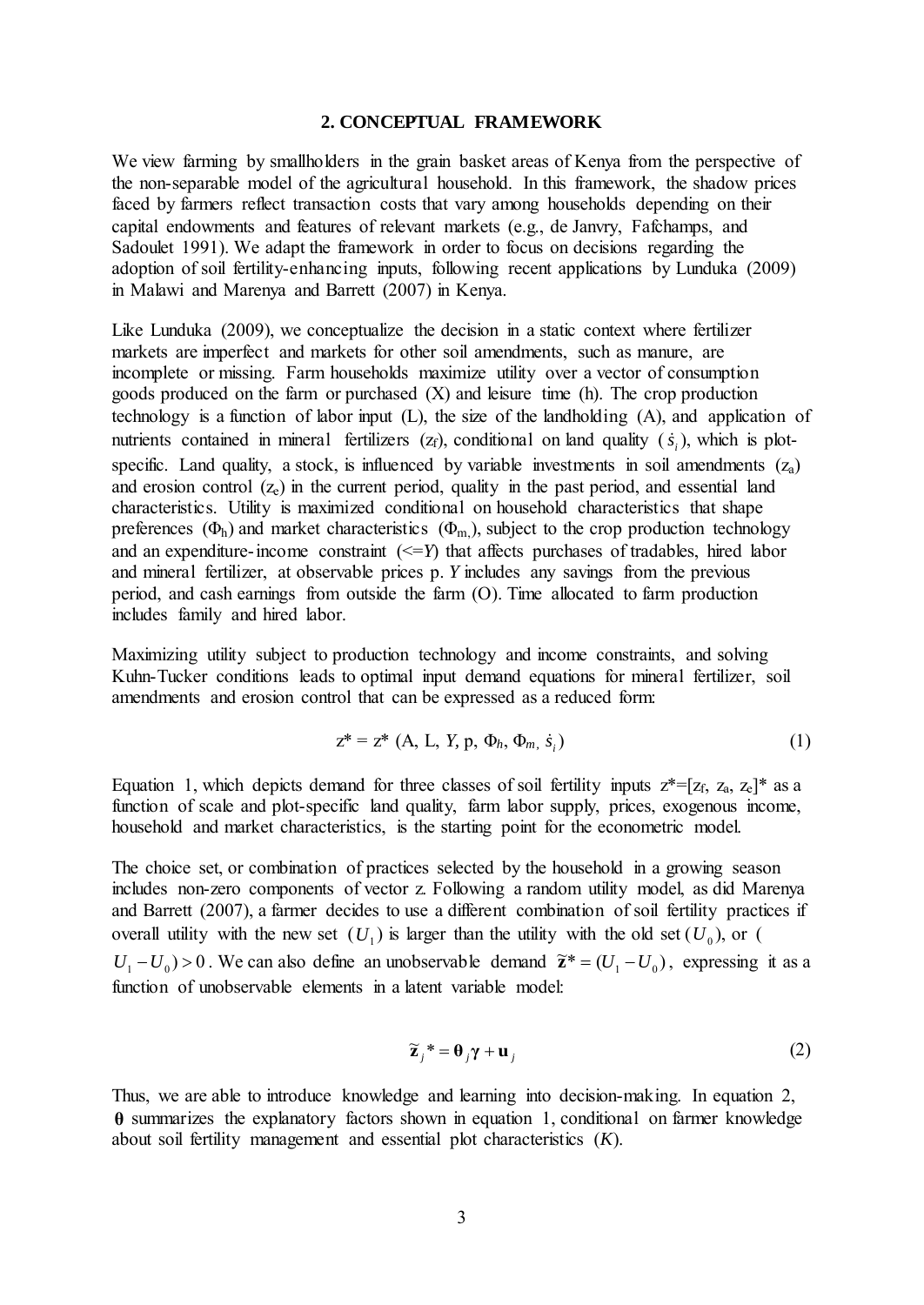Each single-valued, binary variable  $(z_f, z_a, z_e)^*$  then refers to a choice that is observed when household *j* decides whether to use mineral fertilizer, other soil amendments, or erosion control:

$$
z_f, z_a, z_e \stackrel{*}{=} 1 \text{ if } \widetilde{z}_j \stackrel{*}{\sim} 0, \theta_j \gamma \ge -u_j, \text{ or } 0 \text{ if } \widetilde{z}_j \stackrel{*}{\sim} \theta_j \gamma < -u_j > 0 \tag{3}
$$

In equation (3), each of the decisions is represented in terms of parameters to be estimated γ and where uj is the error term, assumed to be normally distributed. Genius, Pantzios, and Tzouvelekas (2006) depict this as a threshold decision. Once the farmer has acquired information or knowledge above some threshold level  $(\underline{K}^0)$ , a decision is made. Knowledge about technologies drives markets (Place et al. 2003).

Consistent with the random utility model, we assume that the individual components in the three bundles of soil fertility inputs (**z\***) chosen by the household are mutually exclusive. Onfarm (real life), farm households may be observed applying a combination of two or more mutually exclusive strategies. Farm households may choose more than one strategy for two reasons: one, because of the within-farm heterogeneity in terms of soil types, slope and fertility; and two, to exploit the complementarities between alternative strategies such as controlling for soil or nutrient loss, enriching the soil with nutrients or micro-organisms, or even increasing the soils water holding capacity. Similarly, Marenya and Barrett (2007) grouped practices in terms of stover/trash lines for nutrient recycling, agroforestry for soil nutrient replenishment using woody species, use of livestock manure, and the use of inorganic chemical fertilizers. The estimation approach is described next.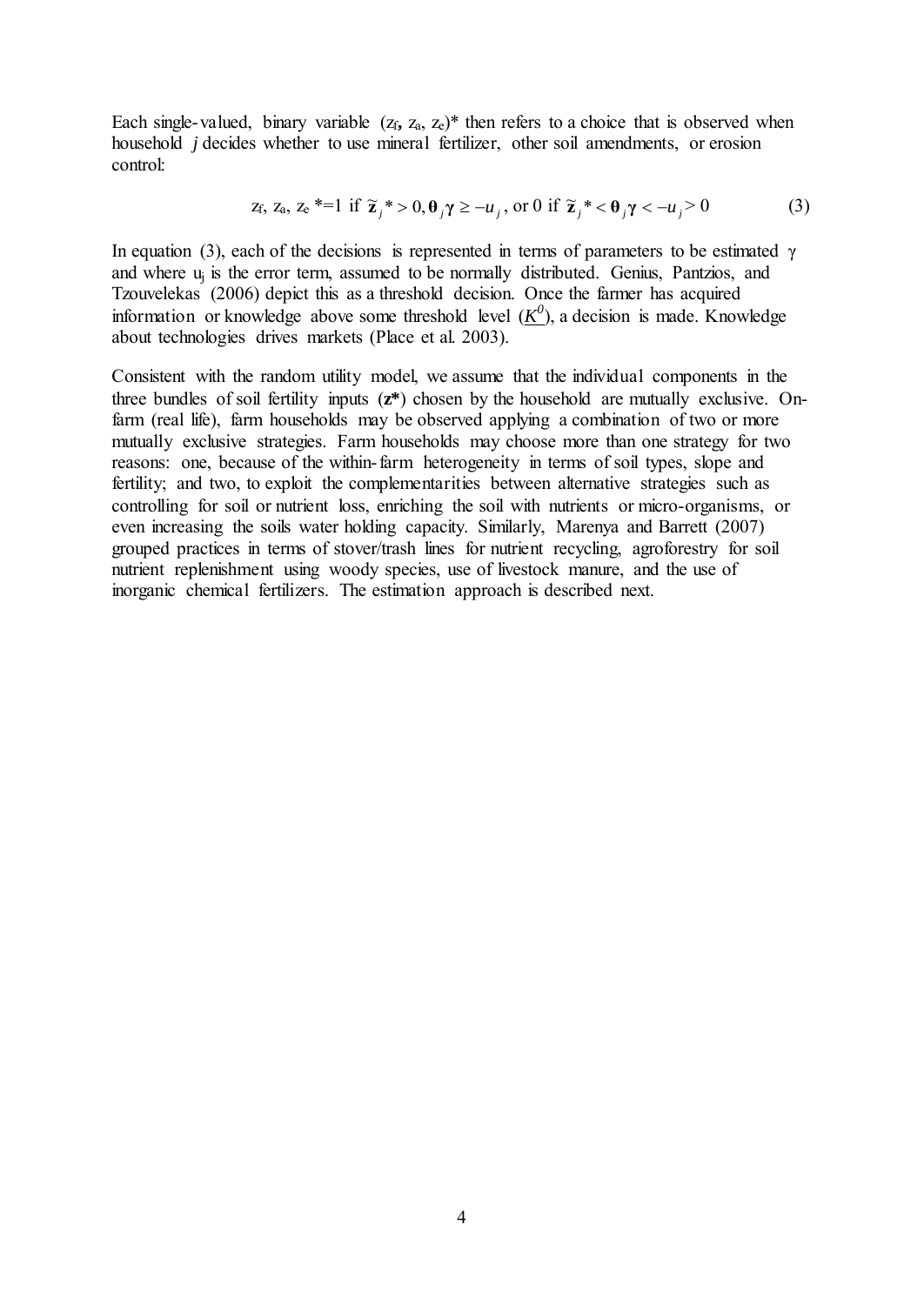#### **3. EMPIRICAL APPROACH**

#### **3.1. Data Source**

Data were collected in grain basket areas in western (Western and Nyanza provinces) and central Kenya, which are defined by the Alliance for a Green Revolution in Africa (AGRA) as those areas with high agricultural potential that has not been fully exploited. Within these predominantly smallholder production systems, districts were selected according to high inclusivity of staple crops. In the Central Highlands, these included Tigania West, Mukuruweini, Kirinyaga West, and Muranga South. In Western and Nyanza regions of western Kenya, four (Kakamega North, Teso North, Butula, and Bungoma) and three (Ugenya, Nyando, and Ndhiwa) districts were selected, respectively. The randomly selected sample comprises of 1,001 households with 5,967 easily identifiable farm plots. These can be easily identified as distinct units since farmers normally delineate their farm using live hedges, terraces, ditches and paths, or permanent crops (Kamau et al. 2012). The number of plots per household ranged from four to eight, with plot sizes measuring between 0.36 to 0.92 acres. A structured questionnaire was used in collecting data. Cropping data refer to the 2008/2009 agricultural season while all other data (household, market) refer to the calendar year 2009. The location of study sites is shown in Figure 1.





Source: Tegemeo Institute (2010).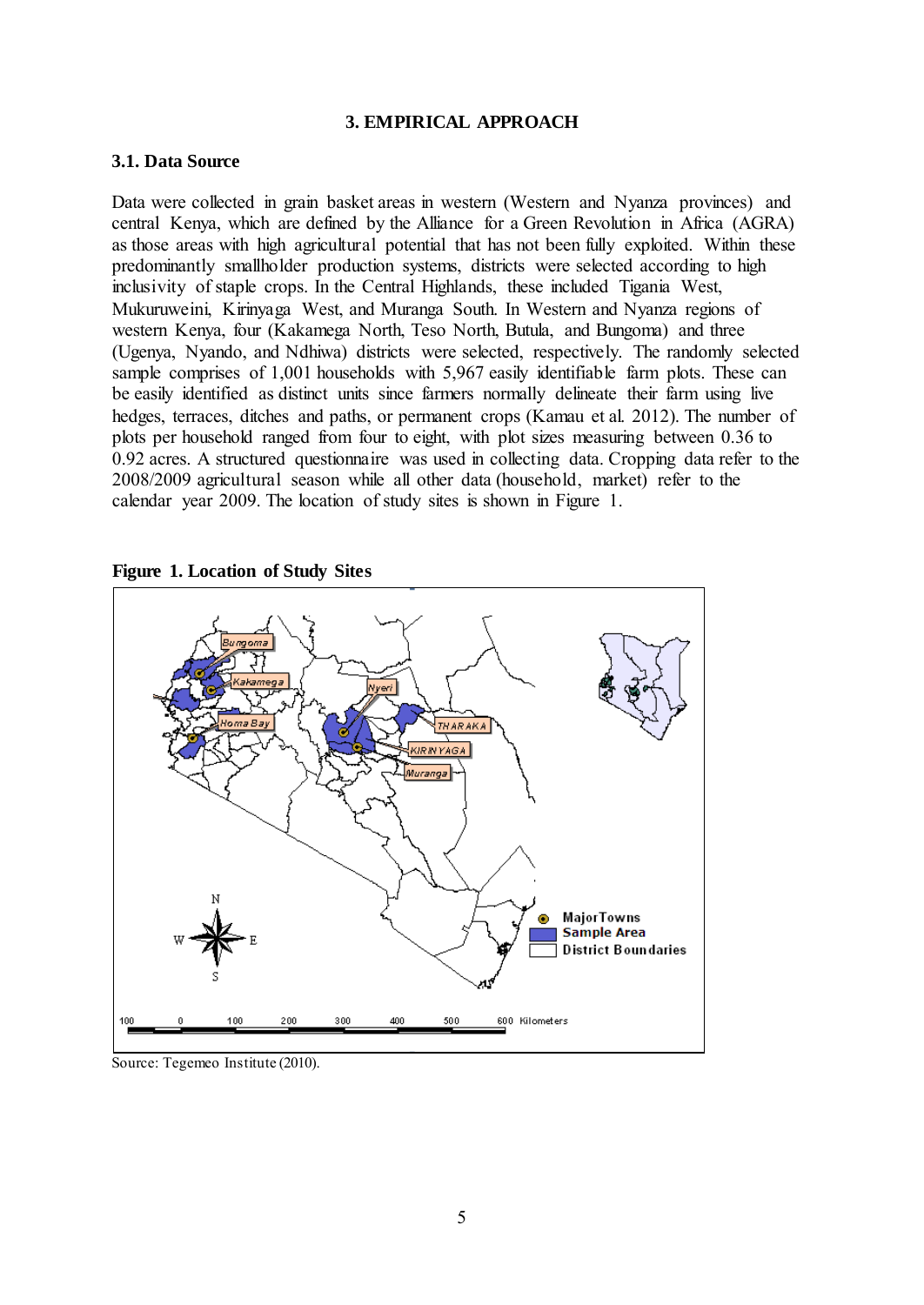### **3.2. Econometric Approach**

Statistical challenges of modeling adoption decisions involving packages or bundles of inputs have been addressed in a number of ways over the past few decades, particularly with regard to sustainable farming practices. In early research, despite the recognition that adoption of technology components is multivariate, econometric methods were limited to feasible approaches such as multinomial logit, in which adoption outcomes were redefined to create an order. For example, Caswell and Zilberman (1985) predicted the probability of adoption of either or both improved irrigation methods (drip and sprinkler) relative to the use of traditional furrow irrigation. Dorfman (1996) examined choices of bundles of irrigation techniques and integrated pest management practices among apple growers, applying Gibbs sampling in a Bayesian framework to treat the interrelationships among choices, and noting the difficulties of applying maximum-likelihood methods. Wu and Babcock (1998) recognized that failure to treat the interdependence of choices among soil fertility practices and techniques may under- or overestimate the influence of individual factors on choices. Recently, Genius, Pantzios, and Tzouvelekas (2006) estimated a trivariate probit model to analyze organic farming decisions, using the simulation-based Geweke-Hajivassiliou-Keane (GHK) algorithm to apply maximum-likelihood methods. All of these studies were conducted in the United States.

In Kenya, Omamo et al. (2002) used a two-stage approach to test whether organic and inorganic fertilizers were used as complements or substitutes, assuming a sequential adoption process. Several recent studies about adoption of soil fertility management practices in eastern and southern Africa have used a series of single probit or logit equations to model the range of practices independently (Odendo, Obare, and Salasya 2009; Mugwe et al. 2009; Mapila et al. 2012). Recognizing that parameter estimates based on individual probit models may be biased by cross-practice correlations, Marenya and Barrett (2007) applied a multivariate probit model. Kassie et al. (2013) also analyzed the adoption of sustainable agricultural practices in Tanzania using a multivariate probit model, demonstrating the interdependence among choices. These authors emphasize that plot-level data are needed to control for within-farm heterogeneity and to accommodate, as much as is feasible in a crosssection of households, the specificity of soil management-related recommendations.

The data used in this study confirm that farmers in the grain basket areas of Kenya use one, several, or complex combinations of practices to address segregated and overlapping constraints in soil fertility. Research has also demonstrated that soil erosion lowers soil fertility through removal of organic matter and nutrients in eroded sediment (Young 1989). The control of erosion is therefore necessary although not sufficient for maintaining soil fertility. Furthermore, the non-separable model of the agricultural household predicts that market failures, imperfections, or missing markets for some components or practices may lead to variations in the way they are applied that depend on household endowments. Heterogeneous household endowments may result in substitution or complementary practices.

Recognizing these features of the empirical context, and in concurrence with the recent studies mentioned earlier, we apply seemingly-unrelated multivariate probit<sup>[2](#page-17-0)</sup> regression to estimate the probabilities that households use one, two, or three mutually exclusive soil fertility strategies (**z\***), following equations 1-3. We estimate two multivariate probit (MVP)

<span id="page-17-0"></span><sup>&</sup>lt;sup>2</sup> M-equation multivariate probit model: The model has a structure similar to that of a seemingly unrelated regression (SUR) model, except that the dependent variables are binary indicators. As in the SUR case (sureg), the equations need not include exactly the same set of explanatory variables.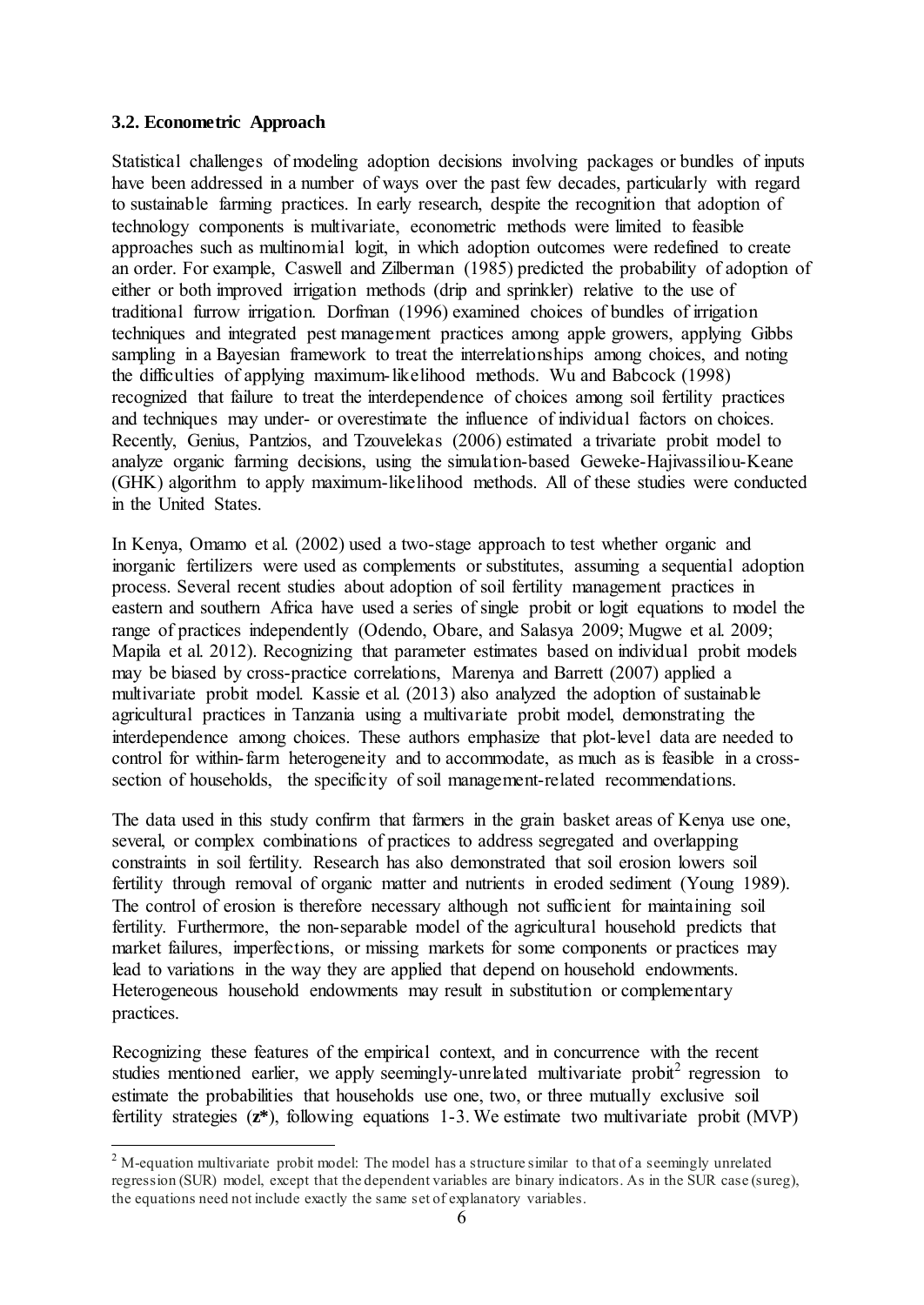models. Given our geographical focus on the grain basket areas of Kenya, we estimated the first model for all the plots that were cultivated in both the main and minor seasons, while the second model as restricted to the plots that were planted with maize. We test for dependence among decisions, report average partial effects and account for clustering among plots in computing robust standard errors of regression coefficients. We also report joint probabilities for successes and failure among the three strategies.

Building on the decision to use inorganic fertilizer in the multivariate probit model, we then use Tobit models to estimate reduced-form demand functions for nitrogen (N), derived from total kgs of mineral fertilizer applied, by type<sup>[3](#page-18-0)</sup>. The Tobit model is suitable for a corner solution response such as that of fertilizer use, where the variable is zero for a nontrivial fraction of a population but continuously distributed over positive values.

All models were estimated at the plot level, thus controlling for variability across plots in terms of slope, soil type, distance to the homestead and extent of degradation. This is consistent with our conceptual framework, Kassie et al. (2013), Kamau et al. (2012) and experimental research reported above. The factors affecting whether or not a household applied one or more of the soil fertility strategies are not expected to differ from those affecting the amount demanded for the elements, and thus the independent variables included in the Tobit models are those included in the MVP estimation.

#### **3.3. Variable Definitions**

Definitions and descriptive statistics for variables are shown in Table 1, reflecting equation (1) and the knowledge threshold implied by equations (2-3).

Demand for three classes of soil fertility inputs  $z^*$  was measured using dummy variables with a value of one when investment was observed and zero otherwise (use of inorganic fertilizer zf; use of erosion control ze; use of soil amendments za). The commonly used inorganic fertilizers in the area of study are Diammonium Phosphate (DAP), Calcium Ammonium Nitrate (CAN), Monoammonium Phosphate (MAP), Nitrogen, Phosphate, and Potassium (NPK), and urea. In the category of soil erosion control, we included investment in windbreaks, contour farming, grass strips, afforestation, agro-forestry and the construction of gabions, or cut off drains. Soil amendments included mulching; application of compost, green and farmyard manure, as well as growing of legumes.

The dependent variables in the demand equations for mineral nutrients were calculated by applying nitrogen (N) percentages by fertilizer type to total kgs of fertilizer applied. Constructed per acre, these express intensity of use.

<span id="page-18-0"></span> $3$  Originally, we also attempted to estimate regressions for phosphorus (P) and potassium (K) demand. Regarding P, measuring this nutrient is challenging in the absence of soil samples or a history of fertilizer application to a given field. Furthermore, the variation in the N/P ratio is limited in the fertilizer types used by smallholders in Kenya (Sheahan 2011). Consistent with this point, preliminary regressions show similar significance and signs of coefficients for N and P. Sample data on K were too sparse to estimate regressions.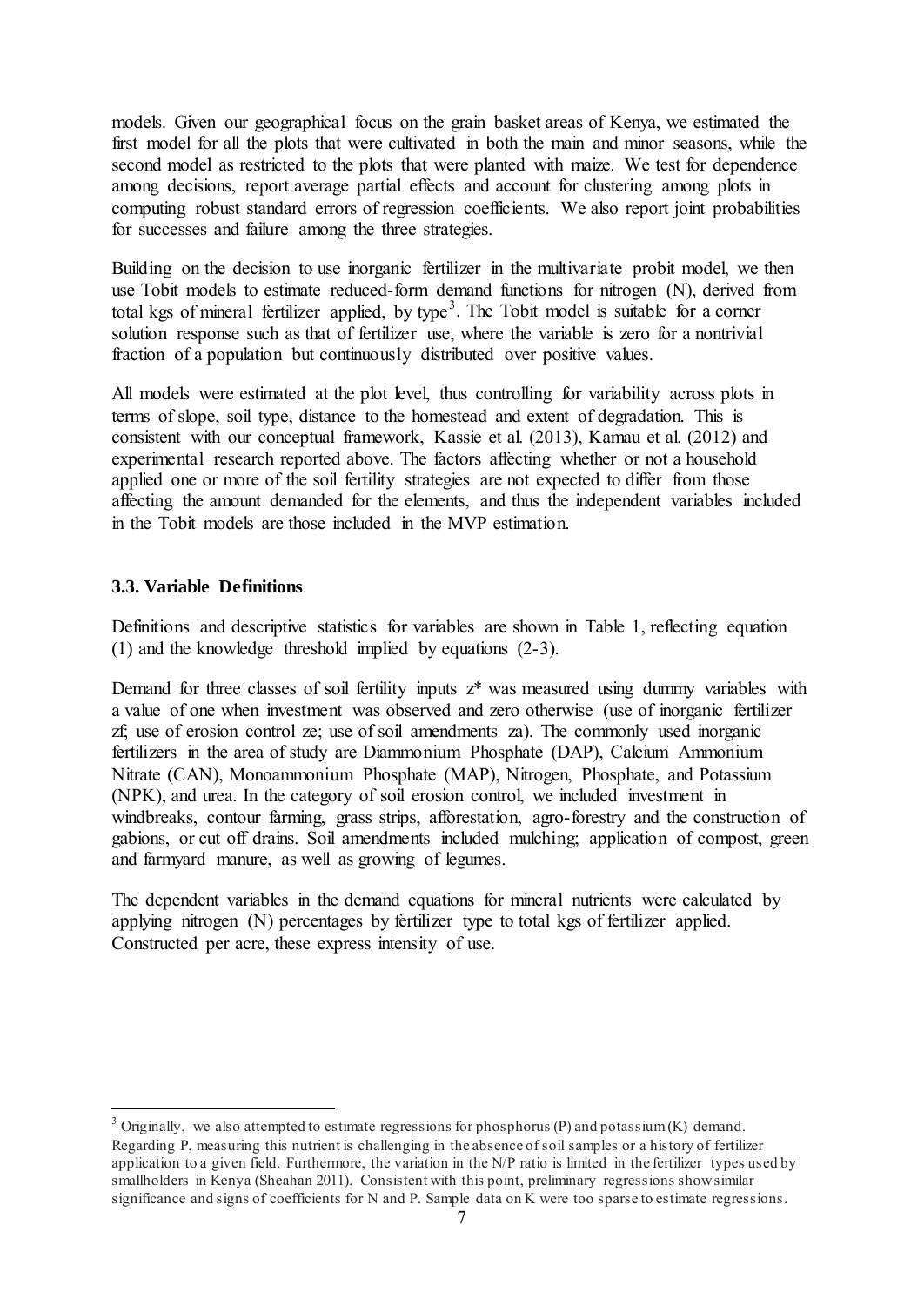|                     | Definition                                                                        | All plots |            | Maize plots |               |
|---------------------|-----------------------------------------------------------------------------------|-----------|------------|-------------|---------------|
| Variable            |                                                                                   | Mean      | Std. Error | Mean        | Std.<br>Error |
| N nutrient kgs/acre | Percent of N nutrients multiplied by total<br>kgs, summed across fertilizer types | 4.84      | 14.1       | 12.4        | 18.0          |
| Inorganic           | Whether inorganic fertilizer was used?<br>$1 = yes$ ; $0 = no$                    | 0.31      | 0.01       | 0.49        | 0.01          |
| Erosion             | Whether erosion control structures in<br>plot? $1 = yes$ ; $0 = no$               | 0.59      | 0.01       | 0.68        | 0.01          |
| Amendments          | Whether there were other soil<br>amendments?1=yes; 0=no                           | 0.40      | 0.01       | 0.54        | 0.01          |
| Rent land           | Whether land is rented-in 1=lease; $0=$ no                                        | 0.10      | 0.00       | 0.14        | 0.01          |
| Season              | Season (1=major; $0$ =minor)                                                      | 0.65      | 0.01       | 0.58        | 0.01          |
| Plot size           | Size of plot (acres)                                                              | 0.55      | 0.01       | 0.82        | 0.01          |
| Ncrops              | Number of crops planted in plot                                                   | 2.09      | 0.02       | 3.09        | 0.04          |
| Nlegumes            | Number of legumes planted in plot                                                 | 0.56      | 0.01       | 0.95        | 0.01          |
| Maize               | Whether plot was planted with maize=1;<br>else 0                                  | 0.42      | 0.01       | 1.00        | 0.00          |
|                     | Phosphorus (P) use intensity (kg per acre)                                        | 4.51      | 0.25       | 6.09        | 0.50          |
|                     | Nitrogen (N) use intensity (kg per acre)                                          | 4.85      | 0.18       | 6.04        | 0.28          |
| Off-farm income     | Proportion of household income from off-<br>farm activities                       | 0.35      | 0.01       | 0.35        | 0.01          |
| Headship            | Sex of household head (1=male;0 female)                                           | 0.76      | 0.01       | 0.76        | 0.01          |
| Labor 1             | Number (person months) residing in<br>household (15 to 23 years)                  | 12.42     | 0.45       | 12.41       | 0.45          |
| Labor 2             | Number (person months) residing in<br>household (24 to 55 years)                  | 17.28     | 0.35       | 17.30       | 0.35          |
| Labor 3             | Number (person months) residing in<br>household (over 55 years)                   | 6.69      | 0.27       | 6.69        | 0.28          |
| Experience          | Number of years household has been<br>farming                                     | 23.72     | 0.49       | 23.71       | 0.49          |
| Infrastructure      | Market infrastructural development<br>(factor score)                              | $-0.03$   | 0.00       | $-0.02$     | 0.00          |
| Livestock value     | Value of livestock owned by household<br>(KES)                                    | 32,887    | 1,264      | 33,061      | 1,272         |
| Fertilizer price    | Fertilizer price - predicted (KES per kg)                                         | 60.89     | 0.45       | 60.87       | 0.45          |
| Price ratio         | Fertilizer to maize grain price ratio                                             |           |            | 2.68        | 0.11          |
| Knowledge           | Household knowledge on ISFM                                                       | 2.54      | 0.01       | 2.54        | 0.01          |

#### **Table 1. Variable Definitions and Summary Statistics**

Source: Authors.Note: N=6,048 plots of which 2,513 were maize plots; N=1,000 households of which 992 planted maize.

The independent variables are observed at the scale of plot, household, and market. Landholding size (A, equation 1) is measured in terms of plot size. Marenya and Barrett (2007) found that size has a positive effect on all practices especially fertilizer and manure. Differences among plots (size, tenure, soil fertility) affect their suitability for various investments (Tittonell 2005a,b; Abdulai, Owusu, and Goetz 2011). Given that we do not have historical data on the land quality stock  $(s_i)$ , the number of legume crops provides some indication of other underlying factors that may affect nutrient availability. Similarly, a dummy variable captures whether the plot is cultivated under fixed rent contracts or owned, which has implications for historical practices. We represented intercropping, which is a common practice in the study areas, as the number of crops grown on the plot (the count, or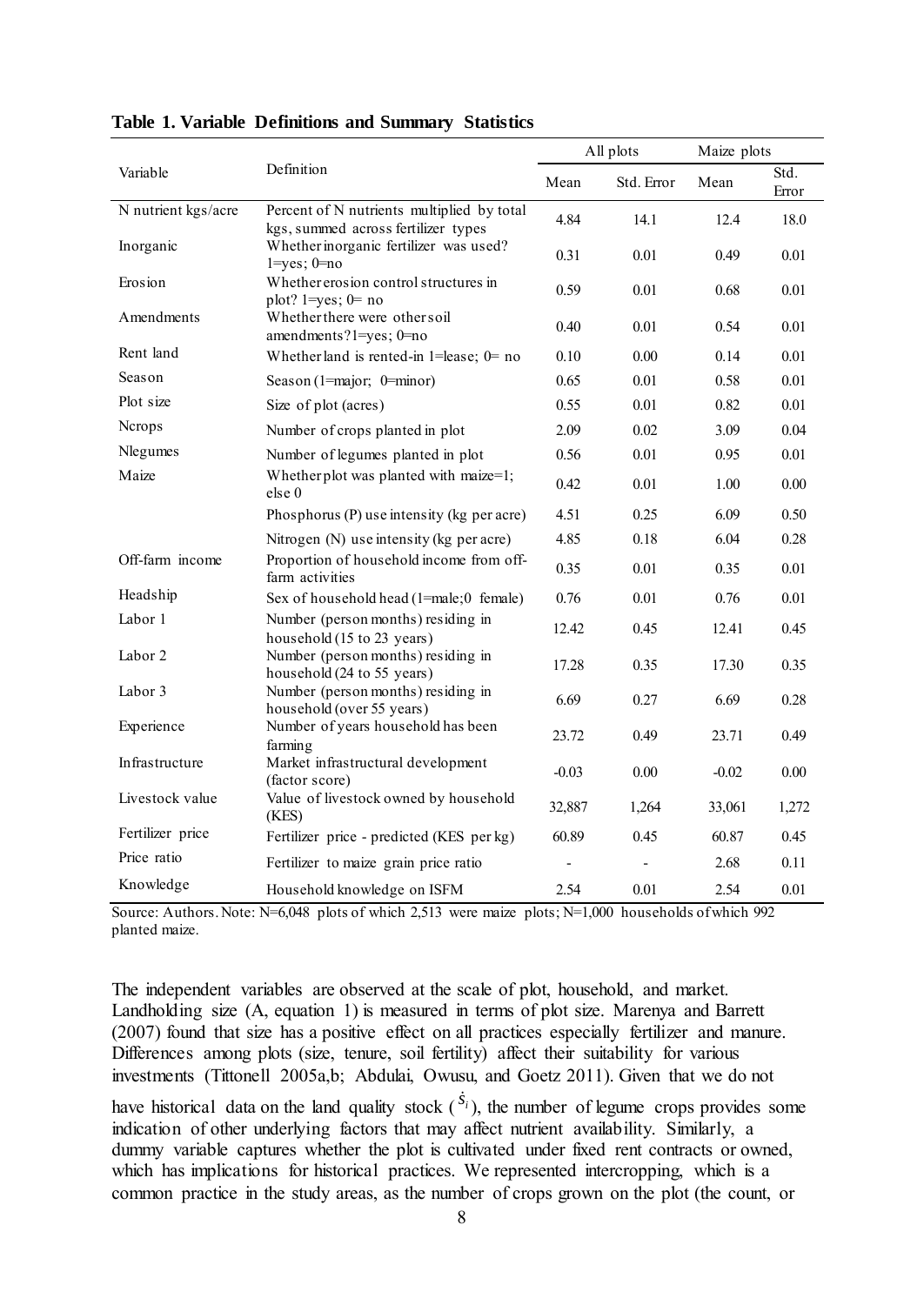richness, or crops). Having controlled for intercropping with legumes, this variable may also indicate the effect of other crop enterprises such as cash crops or vegetables on soil fertility management. The number of legume crops expresses the potential effect of leguminous crops (beans, cowpeas, French beans, groundnuts, bambara beans, pigeon peas, dolichos, soyabeans, and green peas), which are promoted as sources of soil nutrients, particularly nitrogen through nitrogen fixation. A negative effect is expected on use of inorganic fertilizer since legumes are a substitute for some elements particularly N.

Household characteristics (Φh) include human capital endowments, represented by the number of years the household has been farming. This factor is also related to the history of

past investments in land quality  $\binom{S_i}{s}$  and to knowledge gained through experience. We measure wealth by the value of livestock, which is also associated with the manure producing capacity (in quantity) of the household. Moreover livestock ownership is positively related to households wealth so wealthier households are more likely to use manure than poorer ones (Mekuria and Waddington 2002).

However the effect of wealth on some of the investments/technologies is indeterminate because some investments such as organic sources of nutrient are known to be more affordable to poorer households than the inorganic sources (Soule and Shepherd 2000).

Labor input (L), which is also an important element of human capital endowments, is expressed in three variables calculated in terms of numbers of person-months residing in the household, by age category. We differentiate household labor supply according to age group, including young adults (15 - 23 years), mature adults (24 - 55 years), and seniors (>55 years). Labor constraints are hypothesized to impede use of many soil fertility management practices. Family labor is important for uptake of natural resource management technologies when cash constraints are binding, but also because of the moral hazard associated with hired labor. These variables may also reflect the role of life-cycle stage in adoption decisions. For example, younger farmers who are expected to cultivate the land for a longer time are better positioned to benefit from investments in soil-improving and conserving measures, if they are not credit constrained (Abdulai, Owusu, and Goetz 2011). Moreover, Odendo, Obare, and Salasya (2009) found a negative relationship of farming experience and adoption of manure, compost, and chemical fertilizers; furthermore, they explain that as household heads advance in years they are more risk averse and, hence, are less likely to adopt chemical fertilizers and other modern technologies.

Male headship is expected to have a positive influence on all three investments in land. An extensive literature has documented that female-headed households are known to have less access to critical resources, especially cash and labor which are important in purchase of fertilizers, in labor intensive soil fertility management practices, and in construction and maintenance of erosion control measures. Women farmers are also known to have less access to information and technology. Marenya and Barrett (2007) found male household heads were more likely to adopt some integrated soil fertility management (ISFM) practices (among them stover lines and agro-forestry), but found no difference between male and female heads in the likelihood to adopt organic fertilizers.

We use the proportion of off-farm income in the household's annual income (O) as an indicator of the expenditure constraint on cash investments in farming Y). Off-farm earnings relieve seasonal cash constraints on investments including the purchase of inorganic fertilizers and for hiring labor to construct/maintain erosion control structures or apply organic inputs. Farm households with greater off-farm income often have more access to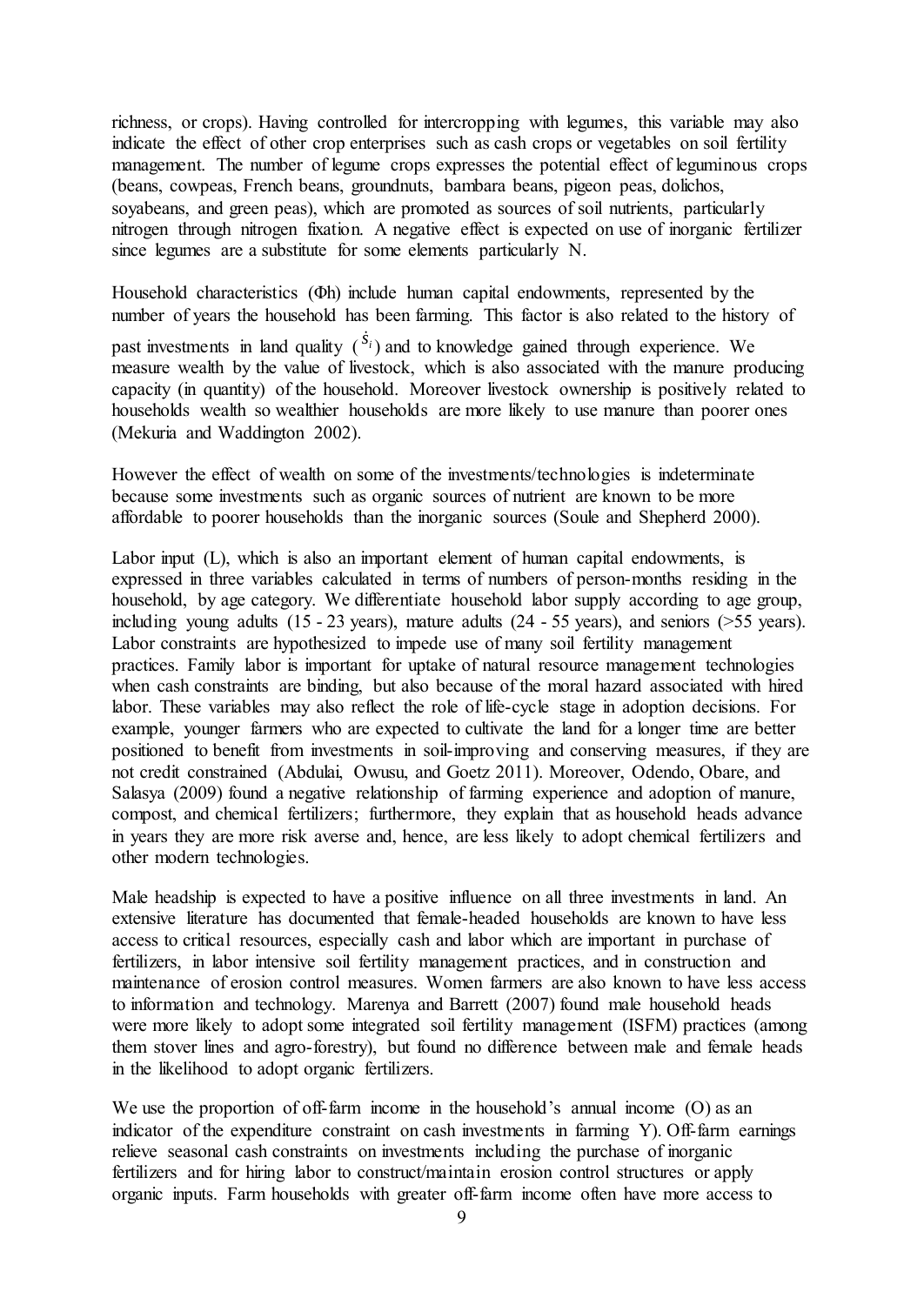information on improved/new technologies, influencing the knowledge threshold for adoption. Marenya and Barrett (2007) found that off-farm income influenced use of soil fertility management practices in western Kenya. On the other hand, off-farm activities may divert labor thereby reducing investments in agriculture and labor. The effect of increasing importance of off-farm income is, therefore, indeterminate a priori.

Economic principles predict that an improvement in market infrastructure (Φm) encourages use of inputs through enhancing farm profitability. We include a factor score resulting from principal components analysis of variables measuring distances to seed and fertilizer sellers, extension and vet service providers, tarmac road, and telephone. The score represents the relative remoteness of farm households with respect to either *soft* or *hard* market infrastructure. A negative sign on the regression coefficients suggests that lack of access to market services depresses the use of soil fertility management practices and demand for fertilizers.

The vector p includes fertilizer prices. Not all farm households use chemical fertilizers while those who do may use more than one type. We computed prices for those who applied inorganic fertilizer as the kg-weighted sum of farm-gate prices across all types. For households that did not use inorganic fertilizer, we imputed a village-level mean price. In the choice model, we use predicted values for fertilizer price based on village effects to impute price. Product prices are not included because of heterogeneity in units across products. In the Tobit model explaining N nutrient use on maize plots, we replace the fertilizer price with the ratio of fertilizer-to-maize grain price. Economic theory predicts that a higher ratio will have a negative effect on the demand for inorganic fertilizers.

To represent K, we use an index computed from survey questions to proxy for knowledge of land and soil fertility management (see list in Annex). Respondents were asked to indicate their awareness of each soil fertility management practice included in a pre-defined list, then to rank knowledge of the practice on a scale of 1 to 3 (3=very well; 2=some knowledge; 1=no knowledge). The index is a 3-point Likert scale, in which the sum of the ranks over practices is standardized by the number of practices about which the household is aware.

Finally, we include a dummy variable for season. The major season runs from March to July whereas the minor season is from October to January.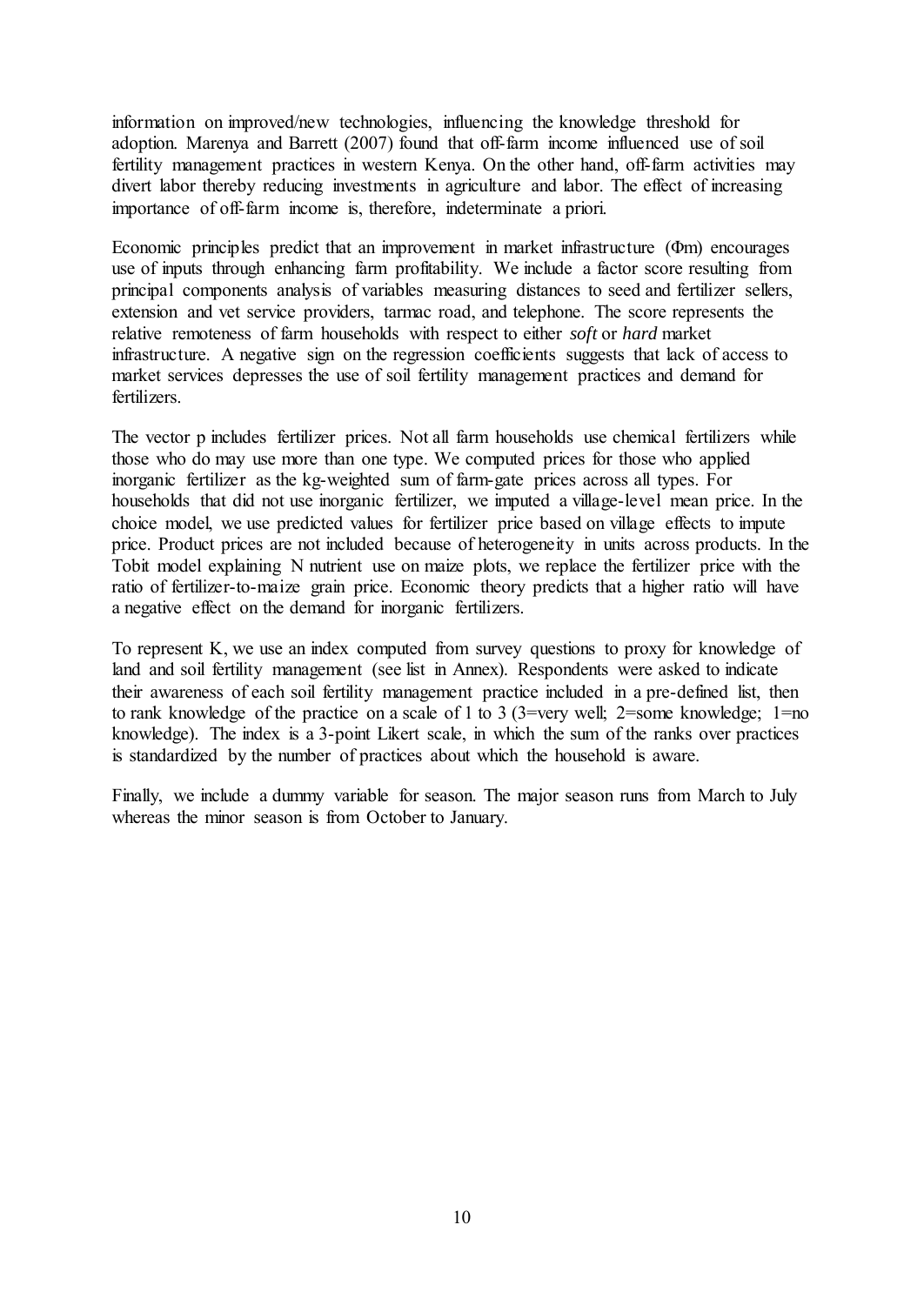#### **4. RESULTS**

Average partial effects of explanatory factors on use of inorganic fertilizer, erosion control and other soil amendments are shown in Table 2, for all plots and maize plots only.

Renting land is positively and significantly related to use of inorganic fertilizers on all plots and on maize plots (columns 1 and 4, Table 2). When a farmer rents land, the focus is to maximize production, which may be directly enhanced by the use of chemical fertilizers. Benefits of chemical fertilizers are captured in the year the fertilizer is applied (Minot, Kherallah, and Berry 2000), although there may be some residual effects in subsequent years. The coefficient is smaller and less significant for plots planted with maize (0.232 compared with 0.472 for all plots), probably because households renting land mainly do so for planting other high value crops.

In contrast to the results for mineral fertilizer, columns 2-3 and 4-6 in Table 2 show that farmers are less likely to use soil amendments or soil erosion control measures on land they rent. The magnitudes of these estimated effects are greater on maize plots than on all plots combined. Findings reveal a strong inclination for farmers not to invest in practices like increasing land quality (carbon content, water holding capacity etc.) and soil erosion control on land which does not belong to them (e.g., rented land), probably because such rented land is not accessible to them in the longer term. Overall, the magnitudes of the effects for rentingin land are relatively large compared to those of other explanatory variables, confirming the importance of land tenure, as has been found in earlier research.

As expected, and based on previous research (Minot, Kherallah, and Berry 2000; Marenya and Barrett 2007), the likelihood of using inorganic fertilizer increases with plot size and so does the likelihood that a farmer takes soil erosion measures. The effect of plot size on fertilizer use is lower for plots planted with maize either because there is not enough variation in plot sizes or size may be a proxy for other factors (in the regression for all plots) which are unaccounted for in the model, such as growing of cash crops (Marenya and Barrett 2007). Marenya and Barrett (2007) also suggest that these technologies may not be scale-neutral (they depend on plot size).

As hypothesized, Table 2 also demonstrates that the likelihood households will use soil fertility management practices appears to be influenced by other farm practices, such as a greater cropping intensity, which is associated positively with all three soil fertility practices on all plots and to a lesser extent (smaller magnitudes) on maize plots. The number of legume crops is also positively associated with use of soil amendments, but not on use of inorganic fertilizer—suggesting that legumes may be a substitute for inorganic fertilizers rather than a complement or supplement.

Results confirm that the effect of season is generally an important consideration in the uptake of soil fertility management practices. Households are more likely to use inorganic fertilizer on plots planted with maize during the major season, but less likely to use other soil amendments or engage in soil erosion control activities during this season. This finding is consistent with the notion that farmers will tend to maximize returns to fertilizer during the main rainy season when rains are heavier and more reliable. The lower uptake of labor intensive activities may be explained by a relatively higher labor constraint during the main season.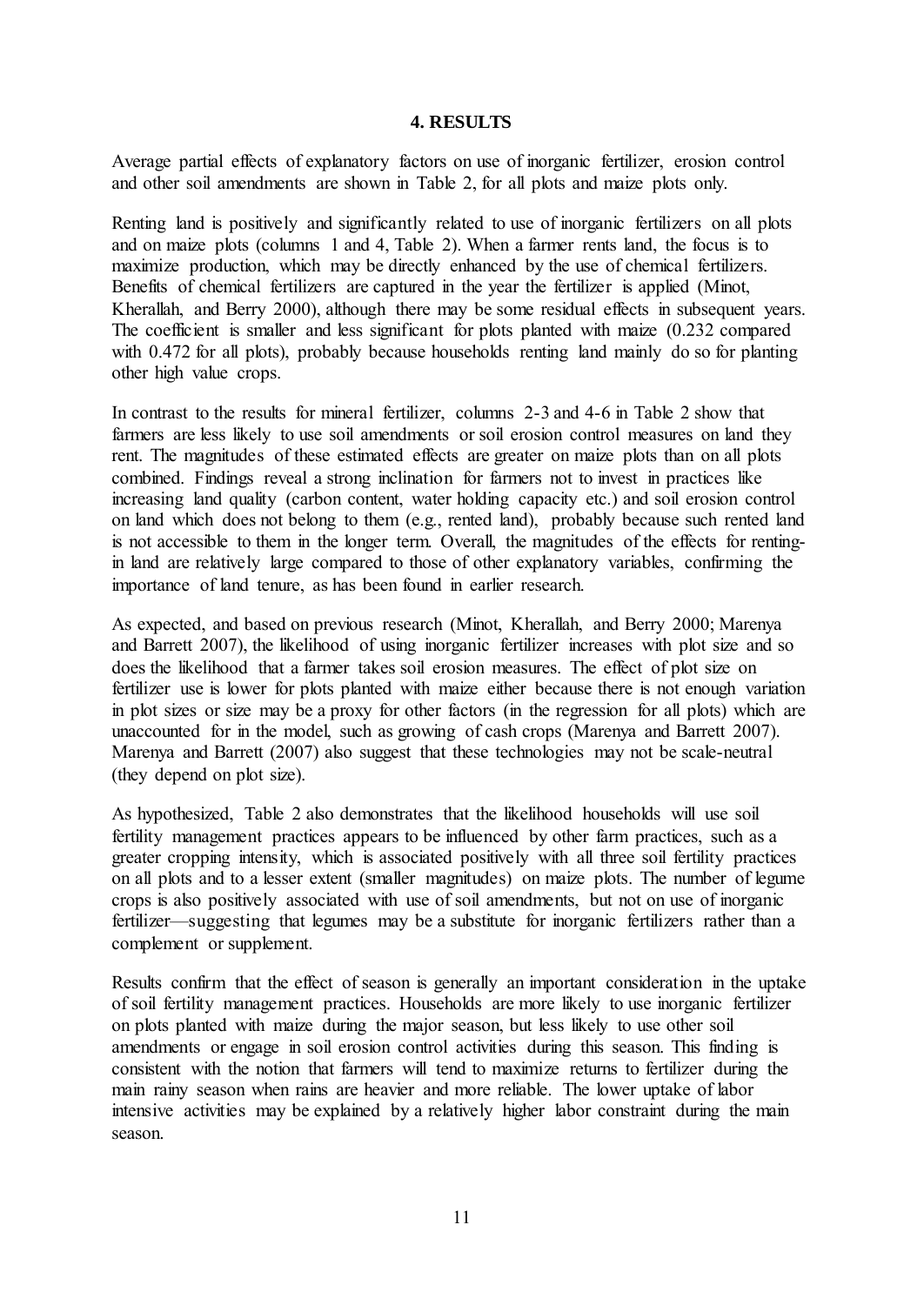|                  | All Plots                      |                                | Maize Plots Only                |                                |                                |                                 |
|------------------|--------------------------------|--------------------------------|---------------------------------|--------------------------------|--------------------------------|---------------------------------|
|                  | Inorganic<br>Fertilizer<br>(1) | Soil Erosion<br>Control<br>(2) | Other Soil<br>Amendments<br>(3) | Inorganic<br>Fertilizer<br>(4) | Soil Erosion<br>Control<br>(5) | Other Soil<br>Amendments<br>(6) |
| Rent land        | $0.4721**$                     | $-0.3783**$                    | $-0.4423**$                     | $0.2321*$                      | $-0.6444**$                    | $-0.8127**$                     |
|                  | (0.080)                        | (0.088)                        | (0.115)                         | (0.103)                        | (0.110)                        | (0.120)                         |
| Off-farm income  | $0.1602*$                      | $0.3284**$                     | $0.1675+$                       | $0.2860*$                      | $0.2348+$                      | 0.0702                          |
|                  | (0.081)                        | (0.119)                        | (0.093)                         | (0.113)                        | (0.140)                        | (0.108)                         |
| Season           | $-0.0048$                      | $-0.3578**$                    | $-0.3044**$                     | $0.1629**$                     | $-0.2842**$                    | $-0.2101**$                     |
|                  | (0.038)                        | (0.028)                        | (0.026)                         | (0.055)                        | (0.044)                        | (0.046)                         |
| Plot size        | $0.4197**$                     | $0.1566**$                     | 0.0505                          | $0.1337**$                     | $-0.0081$                      | $-0.0552$                       |
|                  | (0.043)                        | (0.043)                        | (0.036)                         | (0.047)                        | (0.047)                        | (0.049)                         |
| Ncrops           | $0.1177**$                     | $0.1403**$                     | $0.1404**$                      | $0.0621**$                     | $0.1198**$                     | $0.0955**$                      |
|                  | (0.012)                        | (0.014)                        | (0.013)                         | (0.016)                        | (0.019)                        | (0.017)                         |
| Nlegumes         | 0.0395                         | 0.0144                         | $0.2054**$                      | $-0.0279$                      | $-0.0236$                      | $0.1752**$                      |
|                  | (0.039)                        | (0.037)                        | (0.035)                         | (0.057)                        | (0.059)                        | (0.055)                         |
| Female headship  | 0.1013                         | 0.1042                         | $-0.1324$                       | $0.3425**$                     | $0.2397*$                      | 0.0310                          |
|                  | (0.083)                        | (0.088)                        | (0.083)                         | (0.105)                        | (0.108)                        | (0.106)                         |
| Labor 1          | $-0.0053**$                    | 0.0024                         | $-0.0014$                       | $-0.0050+$                     | 0.0037                         | 0.0020                          |
|                  | (0.002)                        | (0.002)                        | (0.002)                         | (0.003)                        | (0.003)                        | (0.003)                         |
| Labor 2          | 0.0031                         | 0.0021                         | $0.0073*$                       | 0.0020                         | 0.0034                         | $0.0072 +$                      |
|                  | (0.003)                        | (0.003)                        | (0.003)                         | (0.004)                        | (0.004)                        | (0.004)                         |
| Labor 3          | $-0.0053$                      | $0.0089 +$                     | 0.0022                          | $-0.0084$                      | $0.0127 +$                     | $-0.0021$                       |
|                  | (0.005)                        | (0.005)                        | (0.005)                         | (0.006)                        | (0.007)                        | (0.006)                         |
| Experience       | $-0.0023$                      | 0.0011                         | $-0.0002$                       | $-0.0021$                      | 0.0007                         | 0.0024                          |
|                  | (0.003)                        | (0.003)                        | (0.002)                         | (0.004)                        | (0.004)                        | (0.003)                         |
| Livestock value  | $-0.0000$                      | $-0.0000$                      | $0.0000**$                      | 0.0000                         | 0.0000                         | 0.0000                          |
|                  | (0.000)                        | (0.000)                        | (0.000)                         | (0.000)                        | (0.000)                        | (0.000)                         |
| Markets          | $-0.1643**$                    | 0.0179                         | $-0.1005**$                     | $-0.2237**$                    | $-0.0237$                      | $-0.0749+$                      |
|                  | (0.034)                        | (0.041)                        | (0.032)                         | (0.044)                        | (0.049)                        | (0.039)                         |
| Fertilizer price | $-0.0373**$                    | $-0.0119*$                     | $-0.0273**$                     | $-0.2305**$                    | $-0.0418$                      | $-0.1585*$                      |
|                  | (0.004)                        | (0.005)                        | (0.005)                         | (0.070)                        | (0.075)                        | (0.073)                         |
| Knowledge        | $0.1836*$                      | $0.3444**$                     | $0.1526+$                       | $0.5931**$                     | $0.4040**$                     | $0.3630**$                      |
|                  | (0.078)                        | (0.091)                        | (0.078)                         | (0.105)                        | (0.103)                        | (0.102)                         |
| Constant         | 0.7808*                        | $-0.2955$                      | $0.7145+$                       | $-1.5595**$                    | $-0.9436*$                     | $-0.8625*$                      |
|                  | (0.393)                        | (0.448)                        | (0.405)                         | (0.369)                        | (0.380)                        | (0.360)                         |
| Observations     | 5,801                          | 5,801                          | 5,801                           | 2,413                          | 2,413                          | 2,413                           |

**Table 2. Multivariate Probit Regressions Explaining Investments in Soil Fertility Management** 

Source: Authors. Note: Robust standard errors in parentheses. \*\*  $p$  < 0.01, \*  $p$  < 0.05, +  $p$  < 0.1.

Male headship (as compared to female headship) is a significant factor only on maize plots, where the effect on use of inorganic fertilizer and soil erosion control is relatively large in magnitude and positive. These findings are consistent with those of Minot, Kherallah, and Berry (2000) and Marenya and Barrett (2007). Male headed households are more likely to apply erosion control practices probably because they may be less labor constrained and because such activities are mainly accomplished by men.

Years of farming experience bears no significant relationship to the likelihood that any of the soil fertility management practices are applied (Table 2). As has been found in previous research, adult labor appears to constrain use of labor-intensive practices such as soil erosion control and other soil amendments (Lunduka 2009; Marenya and Barrett 2007; Mugwe et al.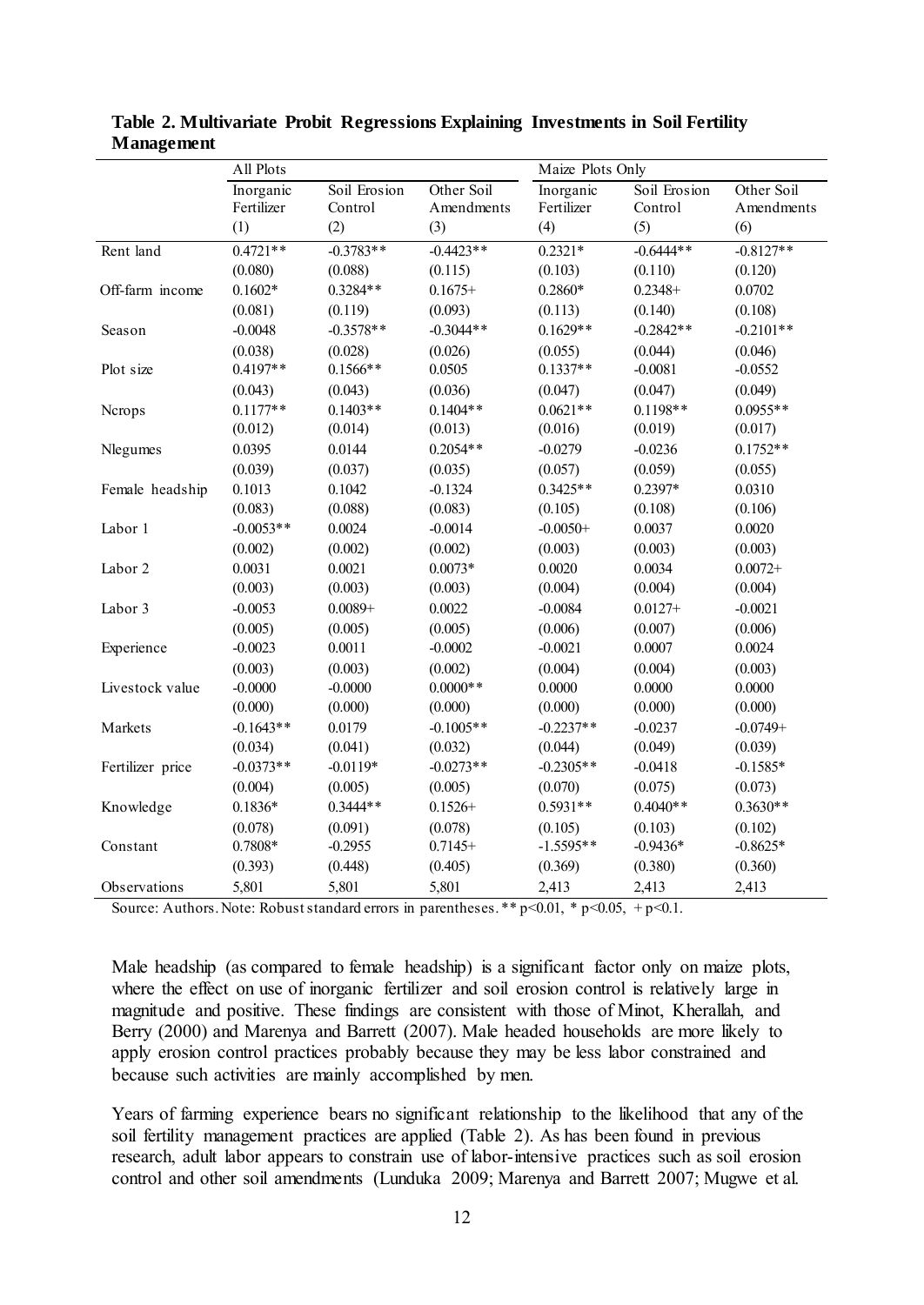2009; Odendo, Obare, and Salasya 2009). However, disaggregating the family labor by age categories provides the additional insight that a larger number of young adults  $(15 - 23 \text{ years})$ reduces the likelihood that a household will use inorganic fertilizers, while increasing the supply of other adults (mature and seniors) does not influence its use. This variable may be a proxy for other factors, such as constraints on financial liquidity, which are greater in households with more young adults of tertiary school-going age. A higher number of seniors in the household had a positive effect (although weakly significant) on the likelihood that household had soil erosion control measures in place. Only an increase in mature adults (24 – 55 years) in the household showed a positive effect (weakly significant for maize plots) on the likelihood that a household uses soil amendments such as manure and compost, implying that family labor of this age group enhances the uptake of other soil amendments.

Capital variables (value of livestock, human capital) have no discernible effects in these models, with the exception that the value of livestock is a significant factor in the use of other soil amendments on all plots. This finding may be associated with capacity to produce manure on-farm, and is consistent with household behavior where markets are incomplete or missing (de Janvry, Fafchamps, and Sadoulet 1991; Lunduka 2009).

An increase in the share of off-farm earnings in total household income is positively associated with soil erosion control and use of inorganic fertilizers on maize or any other plot (Table 2). The effect on erosion control is comparatively high. This finding suggests that increasing off-farm income may be an important pathway to investments in integrated soil fertility management by smallholder farmers.

Knowledge of soil fertility management practices has a positively and significant influence on soil fertility management, increasing the likelihood of use in all three categories of practices (inorganic fertilizers, erosion control and other soil amendments). This effect was strongest and greatest in maize plots (Table 2). In general, the magnitudes of knowledge effects are large relative to those of other factors, with the exception of the plot tenure determinant and male headship (as compared to female headship) in the case of maize plots.

Findings underscore the strong price response of farmers to the fertilizer price when choosing soil fertility management practices (Table 2). Households were less likely to use all categories of soil fertility management practices when the price of fertilizer increased. This effect was greater in maize plots with households being less likely to use inorganic fertilizers when the price of fertilizer increases relative to that of grain. The negative effect of an increasing price of inorganic fertilizer on the likelihood that soil amendments such as manure or compost will be used and on uptake of erosion control practices suggests some input complementarity. Lastly, poor access to market infrastructure diminishes the likelihood of use not only of inorganic fertilizers, particularly on maize plots, but also the use of soil amendments such as manure and compost.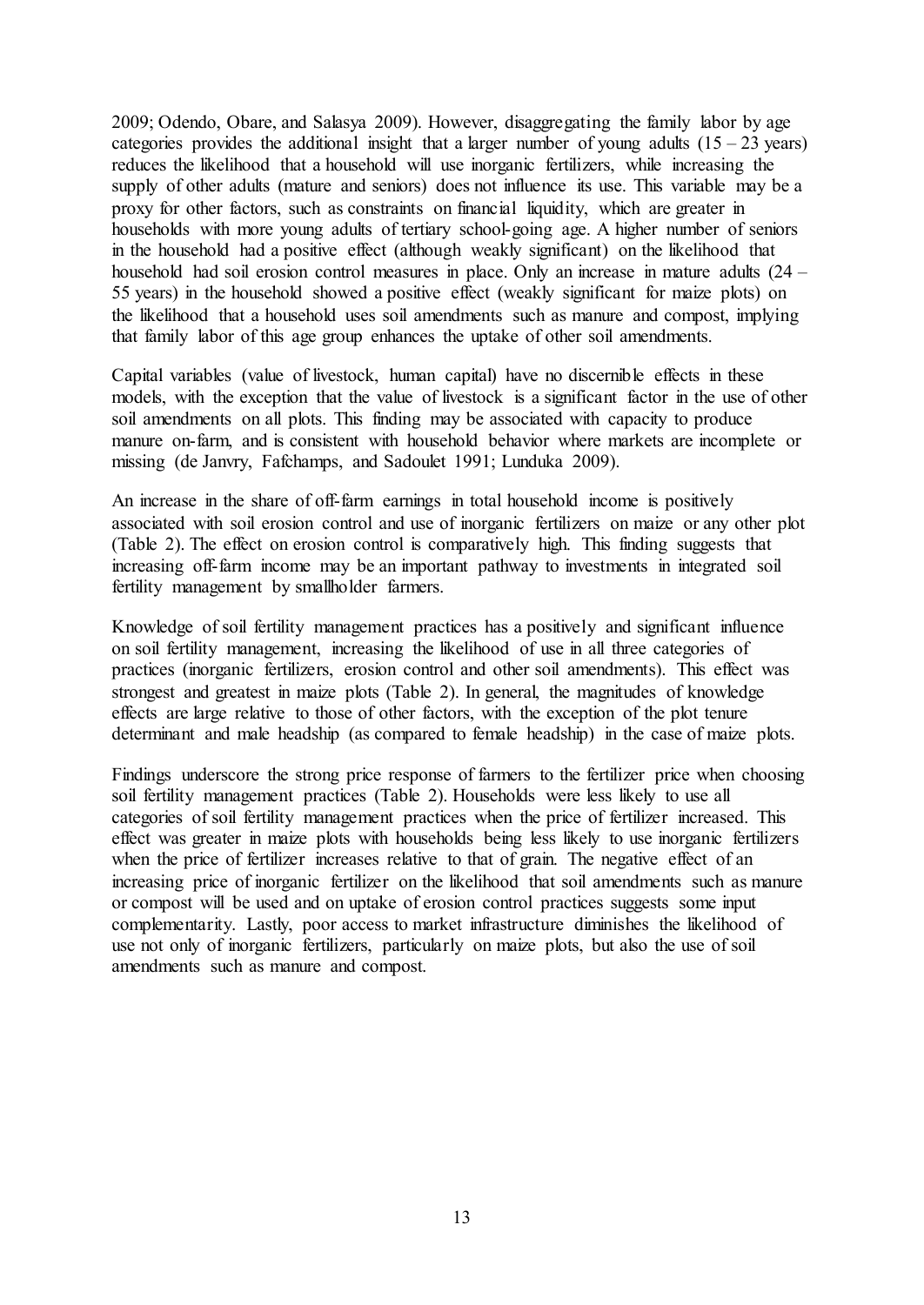|                                                   | All Plots  | Maize Plots Only |
|---------------------------------------------------|------------|------------------|
| Inorganic fertilizer and erosion                  | $0.0863**$ | 0.0513           |
| control (atrho21)                                 | (0.029)    | (0.045)          |
| Inorganic fertilizer and other soil               | $0.1820**$ | 0.0259           |
| amendments (atrho31)                              | (0.028)    | (0.041)          |
| Erosion control and other soil                    | $0.0699*$  | $0.1368**$       |
| amendments (atrho32)                              | (0.032)    | (0.045)          |
|                                                   |            |                  |
| <i>Chi-square</i> for LR test of rho $(\rho) = 0$ | $90.69***$ | $19.58***$       |

**Table 3. Diagnostic Tests for Multivariate Probit Models**

Source: Authors.

Table 3 shows the diagnostic tests related to the independence of the three choices, for all plots and maize plots only. The significance and positive sign of ρ confirms a positive correlation between the unobserved factors affecting the use of inorganic fertilizer, other soil amendments and soil erosion control. Statistical significance is evident for each pairwise relationship when all plots are considered, but only in the relationship of erosion control and other soil amendments on maize plots. Likelihood ratio tests suggest that the multivariate probit model better represents the underlying data process than single probit equations for both categories of plots.

The statistics in Table 4 indicate that soil erosion control practices are more likely to be established compared with either other soil amendments or use of inorganic fertilizers, and inorganic fertilizers are less likely to be used than other soil amendments, for all plots and for maize plots. With regard to any of the three sets of practices, marginal probabilities are higher on maize fields than on all plots. Predicted joint probabilities of non-use average 12% on all plots and 19% on maize plots. The predicted joint probability of use for all three practices is 21% on all plots and only 12% on maize plots.

**Table 4. Predictions from the Multivariate Probit Model (Simulated Maximum Likelihood)**

|                                                         | Mean (All Plots) | Mean (Maize Plots) |
|---------------------------------------------------------|------------------|--------------------|
| Marginal predicted probability of inorganic fertilizer  |                  |                    |
| use                                                     | 0.32             | 0.47               |
| Marginal predicted probability of erosion control       | 0.60             | 0.66               |
| Marginal predicted probability of soil amendment        | 0.40             | 0.51               |
| Predicted joint probability of failure in every outcome | 0.12             | 0.19               |
| Predicted joint probability of success in every outcome | 0.21             | 0.12               |

Source: Authors. Note: The mvprobit program in STATA fits multivariate probit models using the simulated maximum likelihood using the Geweke–Hajivassiliou–Keane or the so-called GHK simulator (Cappellari. and Jenkins 2003).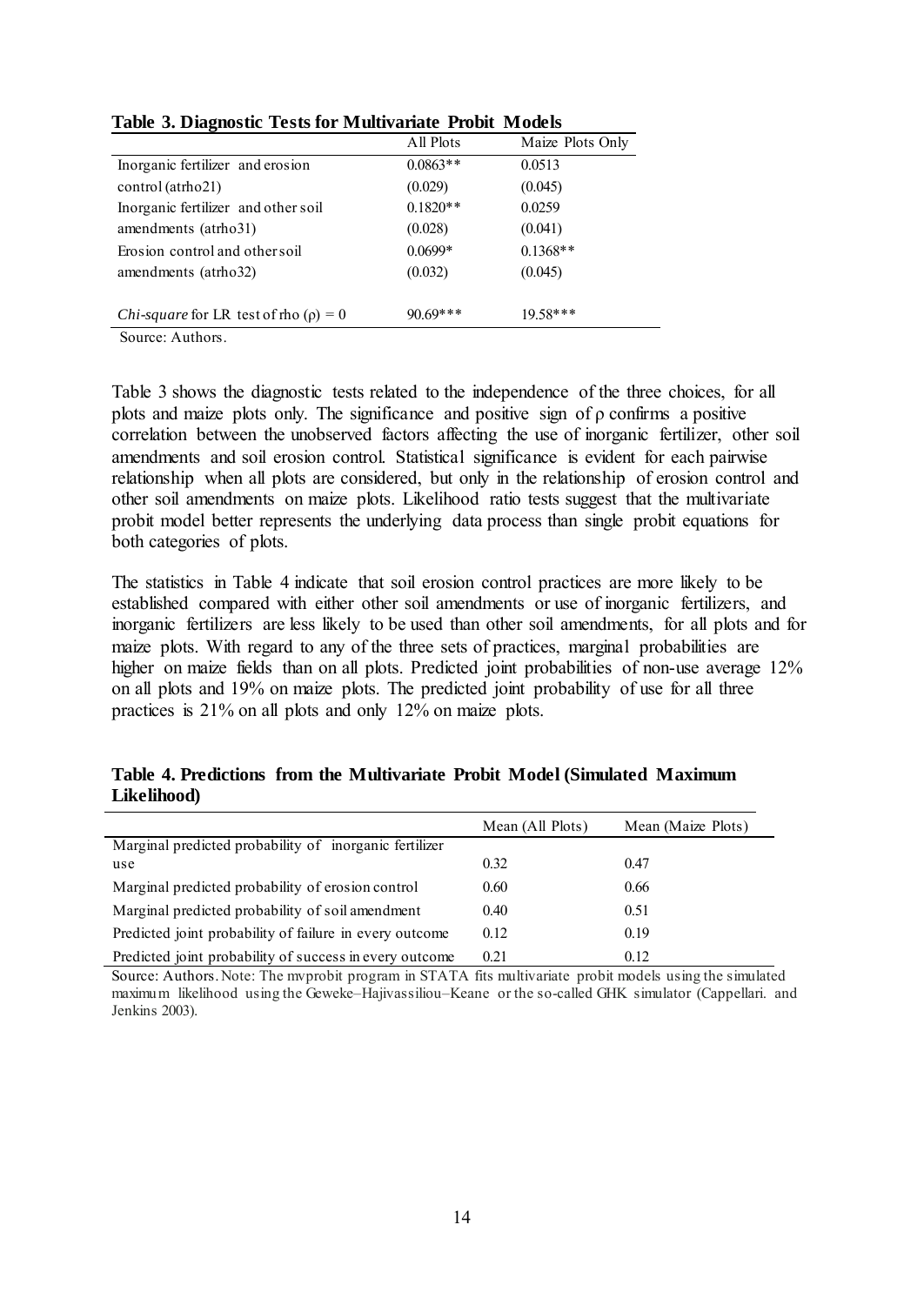The demand model for nitrogen (N) is shown in Table 5. Households applied higher rates of N on land which was rented-in and the effect is strong and highly significant. Consistent with the findings reported above, N is more intensively used during the major rainy season. Farmers applied a greater amount in plots planted with maize, which is in line with previous findings that inorganic fertilizers are more likely to be applied to maize than on other plots among smallholder farmers in this region. This effect was not only highly significant but largest in magnitude amongst all factors considered. Farmers also applied N more intensively in larger plots, suggesting that land is a constraint to fertilizer use. N nutrients were applied more intensively in plots with more crops grown but less intensively in plots planted with more legumes. This suggests that farmers are aware of the benefits of nitrogen-fixing, leguminous crops and that legumes are substitutes for inorganic fertilizer.

**Table 5. Tobit Regressions Explaining Intensity (Kg per Acre) of Fertilizer (Inorganic) Use**

|                                 | Nitrogen               |
|---------------------------------|------------------------|
|                                 | (N)                    |
| Rent land                       | $8.750***$             |
|                                 | (1.609)                |
| Off-farm income                 | $-1.370$               |
|                                 | (1.519)                |
| Season                          | $4.711***$             |
|                                 | (1.176)                |
| Maize                           | $17.59***$             |
|                                 | (1.349)                |
| Plot size                       | $6.024***$             |
|                                 | (0.757)                |
| Nerops                          | $1.352**$              |
|                                 | (0.324)                |
| Nlegumes                        | $-6.065***$            |
|                                 | (1.016)                |
| Livestock value                 | $2.21e-05*$            |
|                                 | $(1.18e-05)$           |
| Experience                      | $-0.138***$            |
|                                 | (0.0462)               |
| Female headship                 | 4.986***               |
|                                 | (1.448)                |
| Labor 1                         | $-0.0599*$             |
|                                 | (0.0350)               |
| Labor 2                         | $0.109**$              |
|                                 | (0.0555)               |
| Labor 3                         | $-0.0321$              |
|                                 | (0.0814)               |
| Markets                         | $-4.422***$            |
|                                 | (0.594)                |
| Fertilizer to maize price ratio | $-4.147***$            |
|                                 | (0.945)                |
| Knowledge                       | $8.701***$             |
|                                 | (1.420)<br>$-46.37***$ |
| Constant                        |                        |
|                                 | (5.101)                |
| Observations                    | 5,801                  |

Source: Authors. Note: Robust standard errors in parentheses. \*\*  $p$  < 0.01, \*  $p$  < 0.05, +  $p$  < 0.1.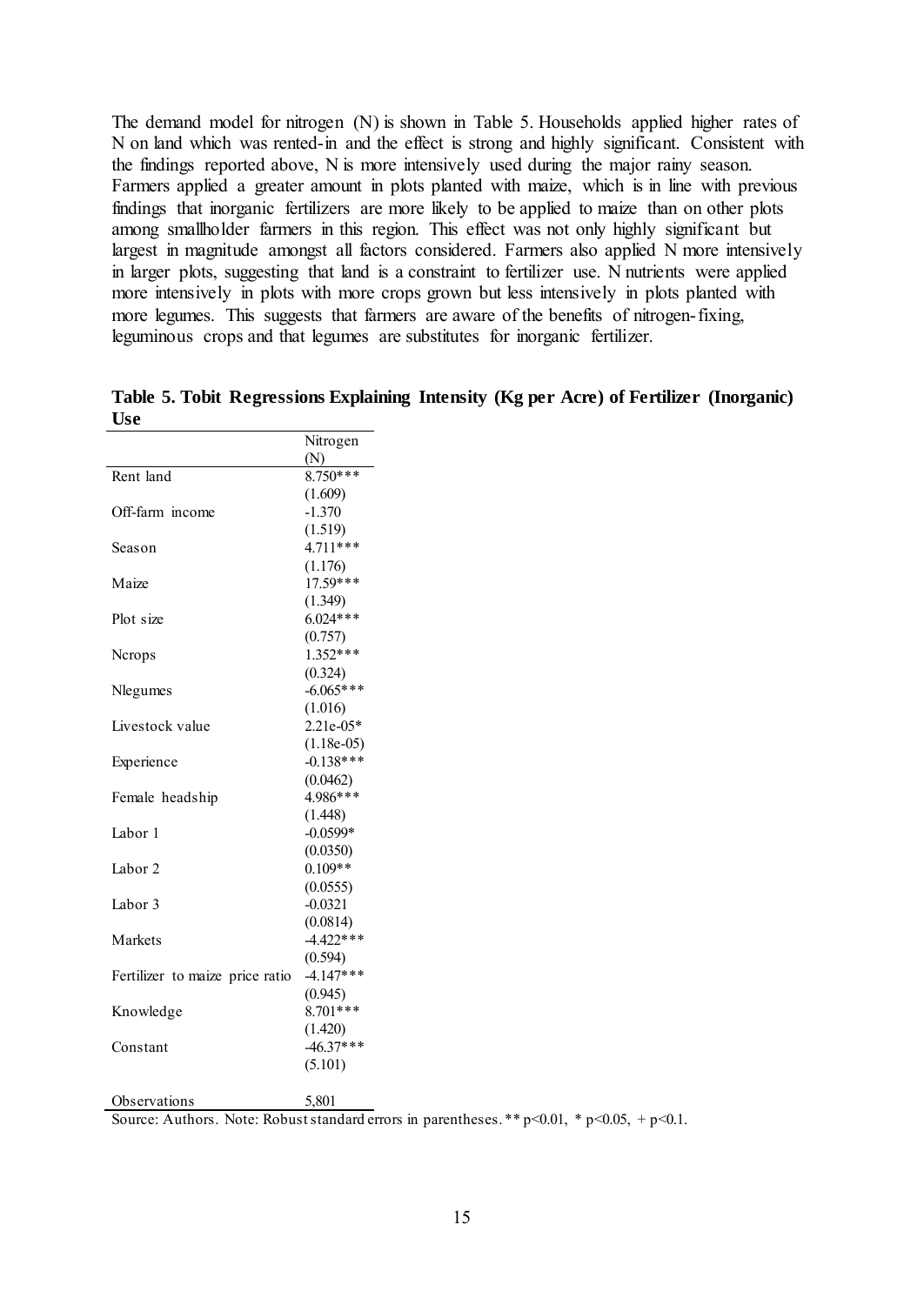Again, households with greater knowledge about soil fertility management applied N more intensively (Table 5). Male-headed households applied more N, a finding which is in line with previous studies. Family labor supply also affected demand for both N in similar ways to use of fertilizer in the multivariate probit model. Unlike in the multivariate probit model, farming experience is a significant determinant in the demand for N nutrients. Households with longer farming experience were found to apply N less intensively, a behavior that could be associated with greater aversion to risk among older farmers.

The effect of markets on fertilizer demand is pronounced. Households in areas with unfavorable market conditions (higher fertilizer prices and less access to market infrastructure) applied N less intensively. Moreover, an increase in fertilizer price had a negative effect on demand for N.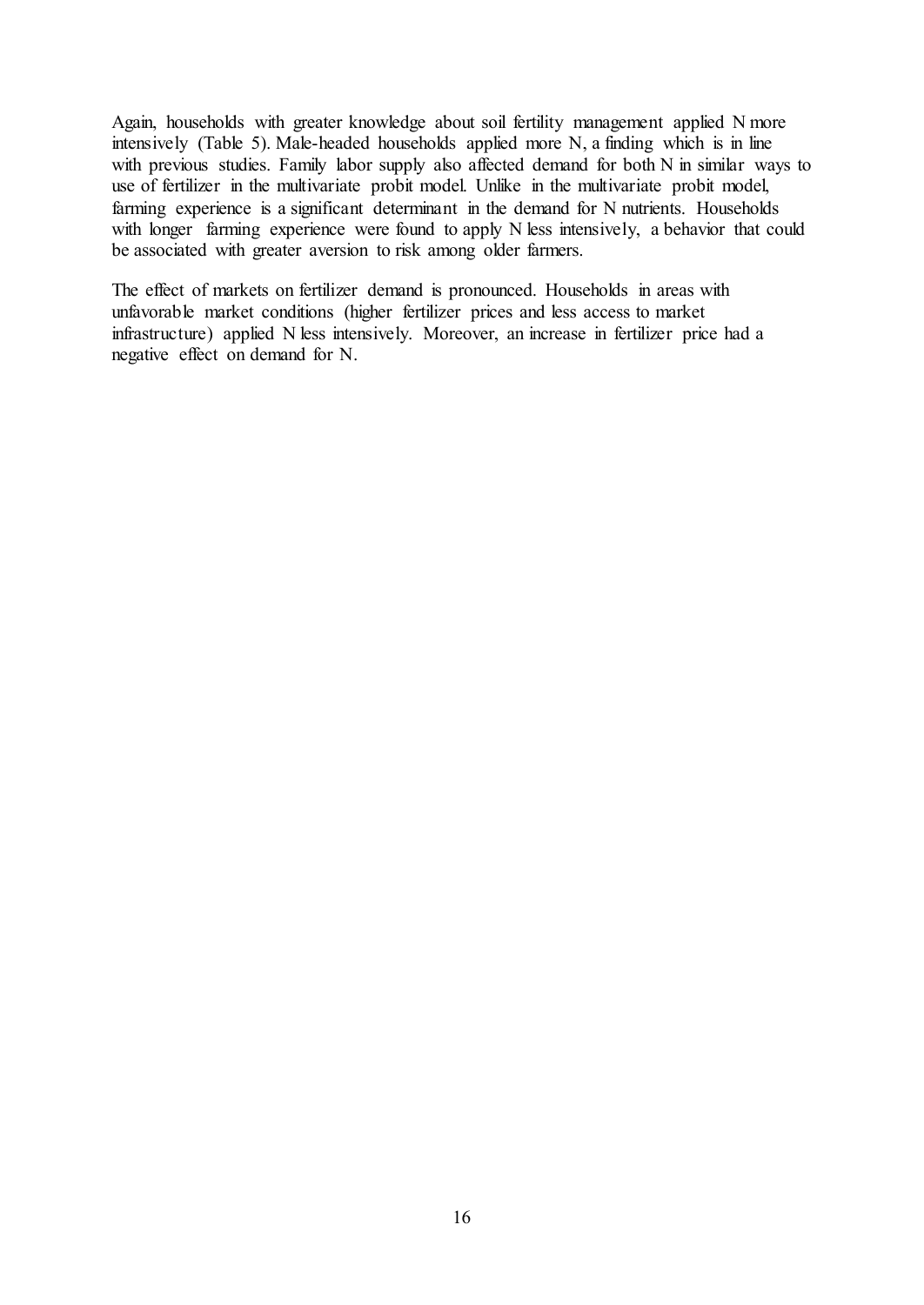#### **5. CONCLUSIONS**

Based on the conceptual framework of farmer decision-making with imperfect or missing markets and a knowledge threshold, we have examined the use of soil fertility management strategies as a multivariate probit model to allow for correlations between decisions. We then estimated the demand for N per acre with a Tobit model.

Strong effects were observed for plot size and for land tenure, signaling the importance of these variables and land use policy in encouraging greater adoption of integrated soil fertility management practices. Findings also confirm the price responsiveness of farmers, and the influence of market infrastructure on their use of not only inorganic fertilizer, but soil erosion control and other soil amendments. An increasing price of fertilizer, relative to that of grain, leads to a decline in demand for N.

The analysis suggests that off-farm earnings positively influences the use of soil fertility management practices. Multiple cropping and more cropping of legumes have various effects depending on the practice, reflecting farmer objectives to maximize returns from inorganic fertilizers and the role of nitrogen-fixing crops as substitutes. The higher demand for fertilizer per acre on plots planted with maize confirms that maize is indeed the most fertilized crop on smallholder farms in the grain basket of Kenya.

The crucial role of knowledge in uptake of integrated soil fertility management practices is evident by the statistical significance and magnitude of the coefficients. Farming experience, measured simply in terms of years farming, has no perceptible effect on practices other than the amount of N nutrients applied, and that effect is negative. The effect of numbers of household members, which we used to represent labor supply, depends on the practice as well as the age group represented, likely because life-cycle factors are confused with age groups. Female headship reduces uptake of soil fertility management measures on maize and demand for inorganic fertilizer, measured either as a binary variable or in N nutrient kgs.

The findings point to the important ways through which commonly used proxies for family labor influence soil fertility management, showing that different age groups within households have different effects. It is evident that labor is the limiting factor in soil fertility management during the main season.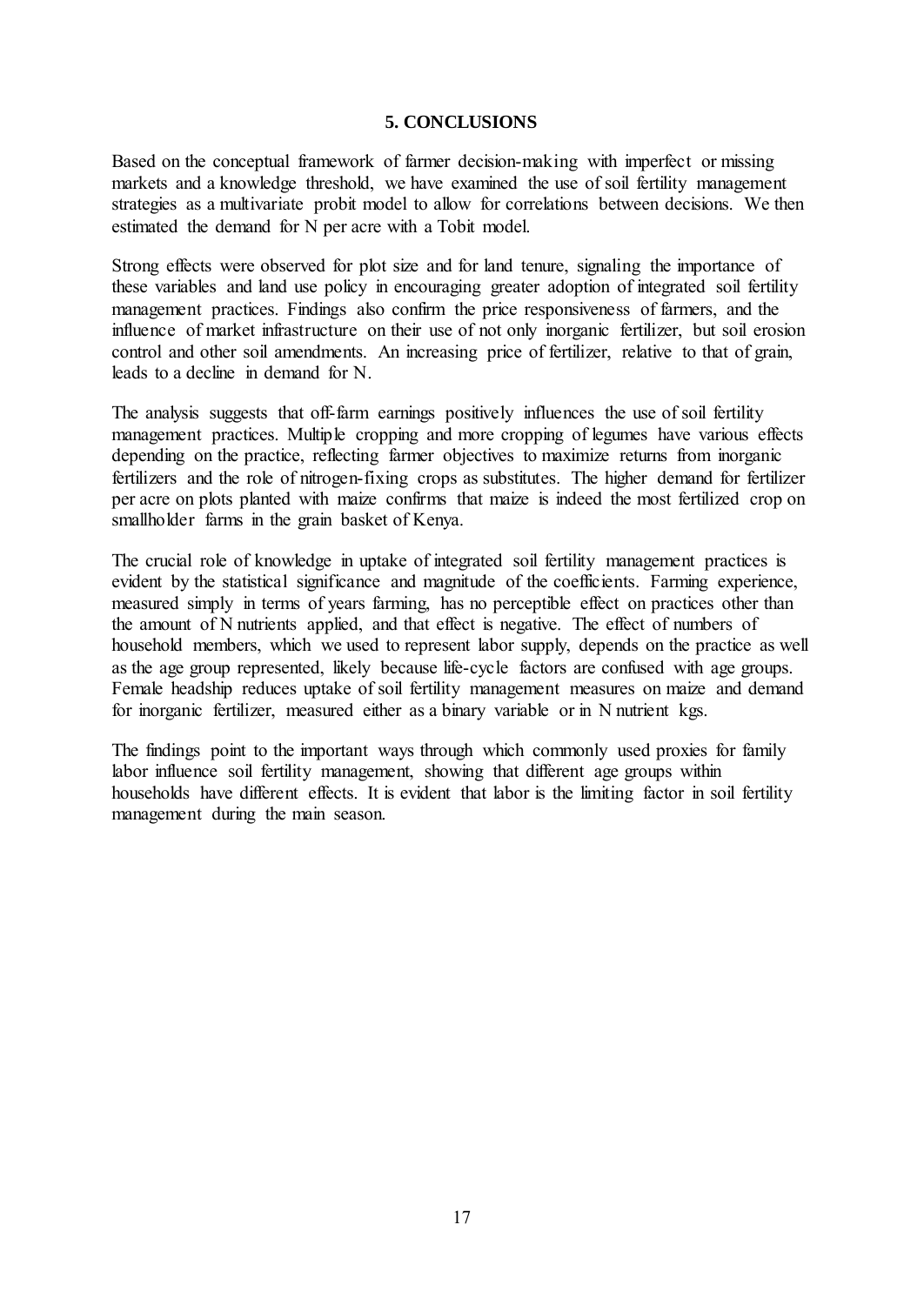#### **6. POLICY IMPLICATIONS**

Although the soils in smallholder farms in Kenya are highly degraded, there is less than a 0.5 likelihood that households will apply inorganic fertilizers or other soil amendments. The average intensity of fertilizer use among farmers surveyed is too low. Considering only farmers who applied mineral fertilizer, an average of 15.6 N nutrient kilograms (kgs) per acre were applied on all plots, with a median of only 9 N nutrients per acre. The corresponding mean is only 12.4 N on maize plots, with a median of 7.2 N. Morris et al. (2007) estimated that across Africa south of the Sahara, the average dose was only about 17 kg/ha of fertilizer nutrients on maize compared to the developing country average of 100 and the industrialized country average of 270 kg/ha on the same crop. Nonetheless, Sheahan (2011) and Marenya and Barrett (2009) have questioned simplistic recommendations to augment fertilizer use without adequate attention to soil quality and use of other soil amendments. From the study findings, we suggest the following policy interventions to increase demand for various soil fertility management strategies in the study areas.

A better market environment and market-related incentives trigger the desired response of increasing uptake of practices to manage soil better and increase fertilizer use per acre. Our analysis suggests that policies aimed at improving the market infrastructure and services will improve soil fertility management, and not just fertilizer use.

Although the rental-land market seems to offer adequate incentives for intensive use of inorganic fertilizers, it currently lacks incentives that would promote the application of practices for which economic benefits accrue over time, such as soil erosion control and use of soil amendments. Policies aimed at improving the land rental market are necessary in this regard. For example, increasing tenant security in the long term would enable tenants to realize benefits of good or sustainable soil fertility management.

Other than markets and infrastructure, efforts should be directed towards educating farmers about soil fertility management strategies, and the potential for complementarity and substitutability among practices. Targeted support is needed for households headed by women and for young families. Innovations to reduce the labor intensity of soil fertility management practices should be encouraged. Further research is needed to explore the relationship between off-farm earnings and investments in soil fertility management.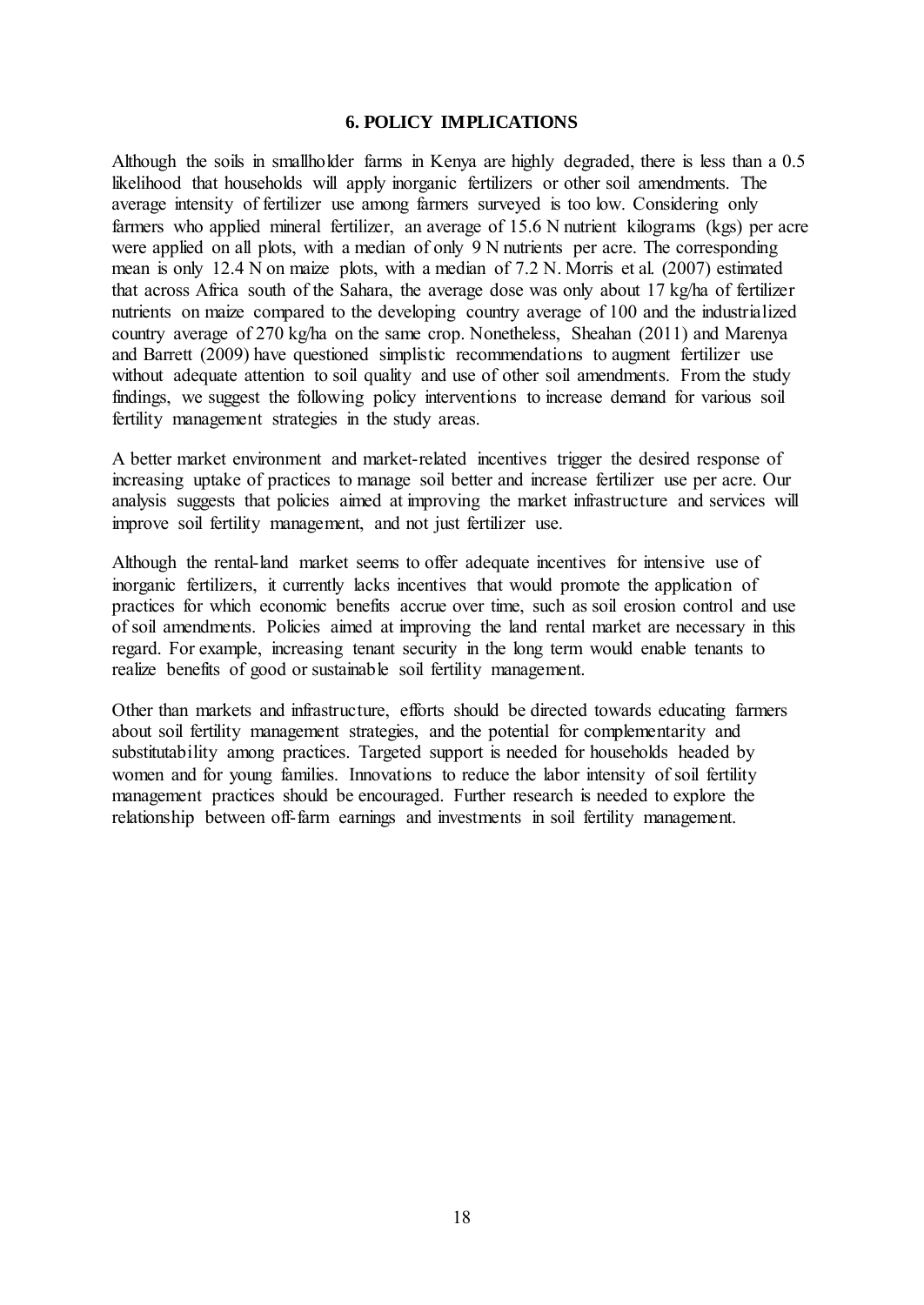## **ANNEX**

| Soil fertility management<br>practice | Aware | Practicing |
|---------------------------------------|-------|------------|
| Use of farm yard manure               | 95.1  | 75.3       |
| Use of inorganic fertilizers          | 97.6  | 70.8       |
| Terracing                             | 86.9  | 53.9       |
| Crop rotation                         | 78.8  | 52.2       |
| Grass trips                           | 78.3  | 52.0       |
| Wind breaks                           | 63.8  | 36.8       |
| Contour farming                       | 58.1  | 34.9       |
| Cut-off drains/soil bounding          | 59.2  | 33.4       |
| Composting                            | 66.5  | 29.7       |
| Mulching/cover crop                   | 68.3  | 27.5       |
| Fallow                                | 68.1  | 27.2       |
| Afforestation                         | 61.1  | 23.8       |
| Agro forestry (other trees)           | 42.8  | 23.6       |
| Growing legume crops                  | 26.9  | 18.1       |
| Slash and burn                        | 60.3  | 16.5       |
| Water pans/planting basins            | 19.1  | 9.5        |
| Use of green manure                   | 27.6  | 8.7        |
| M inimum tillage                      | 26.3  | 6.8        |
| Agro forestry (legume trees)          | 21.9  | 6.2        |
| Gabions/storm bands                   | 39.3  | 3.7        |
| Use of lime                           | 8.4   | 0.8        |
| Use of inoculums                      | 1.2   | 0.1        |

**Percentage of Households Aware of and Practicing Various Soil Fertility Management Technologies**

Source: Authors.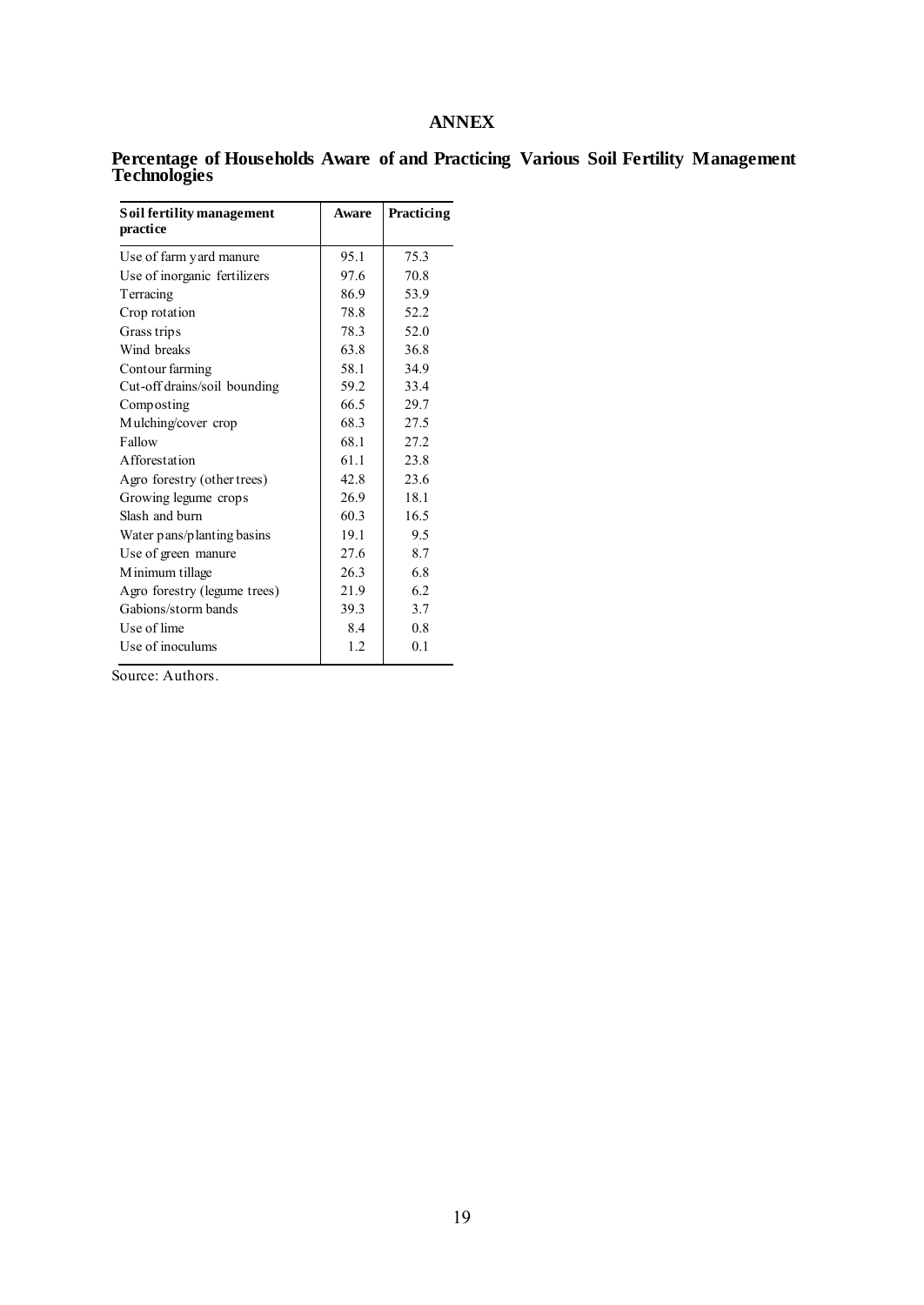#### **REFERENCES**

- Abdulai, A.,V. Owusu, and R. Goetz. 2011. Land Tenure Differences and Investment in Land Improvement Mmeasures: Theoretical and Empirical Analyses. *Journal of Development Economics* 96.1: 66-78.
- Cappellari, L. and S.P. Jenkins. 2003. Multivariate Probit Regression Using Simulated Maximum Likelihood. *Stata Journal* 3: 278-94.
- Caswell, M.F. and D. Zilberman. 1985. The Choices of Irrigation Technologies in California. *American Journal of Agricultural Economics* 67 (May): 224-34.
- de Janvry, A., M. Fafchamps, and E. Sadoulet. 1991. Peasant Household Behavior with Missing Markets: Some Paradoxes Explained. *The Economic Journal* 101: 1400-17.
- Dorfman, J. 1996. Modeling Multiple Adoption Decisions in a Joint Framework. *American Journal of Agricultural Economics* 18 (August): 547-57.
- Chivenge, P., B. Vanlauwe, and J. Six. 2011. Does the Combined Application of Organic and Mineral Nutrient Sources Influence Maize Productivity? A Meta-analysis. *Plant Soil* 342: 1-30.
- Chivenge, P., B. Vanlauwe, R. Gentile, H. Wangechi, D. Mugendi, C. van Kessel, and J. Six. 2009. Organic and Mineral Input Management to Enhance Crop Productivity in Central Kenya. *Agronomy Journal* 101: 1266-75.
- European Commission, Joint Research Council, Institute for Environment and Sustainability, Land Resource Management Unit. Soil Atlas of Africa. Accessed May 2013 at [http://eusoils.jrc.ec.europa.eu/library/maps/africa\\_atlas/](http://eusoils.jrc.ec.europa.eu/library/maps/africa_atlas/) .
- Evans, C.E. and E.J. Kamprath. 1970. Lime Response as Related to Percent Al Saturation, Solution Al, and Organic Matter Content. *Soil Science Society of America Journal* 34.6: 893-96.
- Genius, M., C. Pantzios, and V. Tzouvelekas. 2006. Information Acquisition and Adoption of Organic Farming Practices. *Journal of Agricultural and Resource Economics* 31.1: 93-113.
- Giller, K.E., E.E. Rowe, N. de Ridder, and H. van Keulen. 2006. Resource Use Dynamics and Interactions in the Tropics: Scaling up in Space and Time. *Agricultural Systems* 88: 8-27.
- Giller, K.E, G. Cadisch, and L.M. Mugwira. 1998. Potential Benefits from Interactions between Mineral and Organic Nutrient Sources. In *Soil Fertility Research for Maizebased Farming Systems in Malawi and Zimbabwe,* ed. S.R. Waddington, H.K. Murwira, J.D.T. Kumwenda, D. Hikwa, and F. Tagwira. Harare: Soil Fertility Network and CIMMYT-Zimbabwe.
- Haggblade, S., G. Tembo, D. Kabore, C. Reij, O.C. Ajayi, S. Franzel, P. Mafongoya, and F. Place. 2010. Sustainable Soil Fertility Management Systems. In *Successes in African Agriculture*, ed. S. Haggblade and P.B.R. Hazell. Baltimore and Washington D.C.: Johns Hopkins University Press and IFPRI.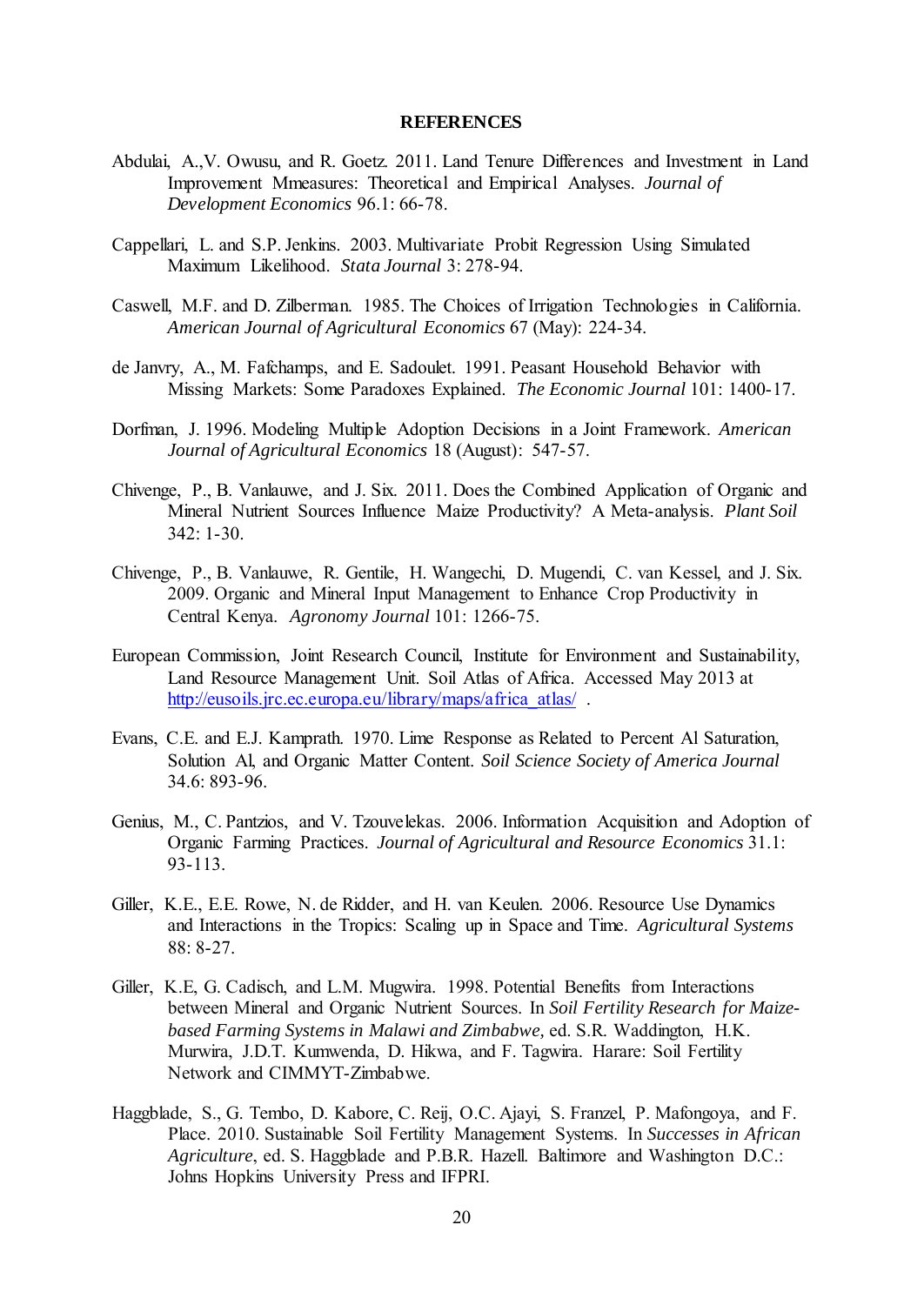- Holden, S. and R. Lunduka. 2010. *Too Poor to be Efficient? Impacts of the Targeted Fertilizer Subsidy Programme in Malawi on Farm Plot Level Input Use, Crop Choice, and Land Productivity*. Noragric Report No. 55. Aas, Norway: Norwegian University of Life Sciences UMB.
- Jayne, T.S. and S. Rashid. 2013. Input Subsidy Programs in Sub-Saharan Africa: A Synthesis of Recent Evidence. *Agricultural Economics* 44.6: 547-562.
- Kamau, M.W., K. Burger, K.E. Giller, and A. Kuyvenhoven. 2012. Determinants of Labour Mobility within Smallholder Farms in Western Kenya and Implications for Labour Use Efficiency. *African Journal of Agricultural Research* 7.23: 3375-84.
- Kanyanjua, S.M., L. Ireri, S. Wambua, and S.M. Nandwa. 2002. *Acid Soils in Kenya: Constraints and Remedial Options*. Kenya Agricultural Research Institute Technical Note No. 11. Nairobi: KARI.
- Kassie, M., M. Jaleta, B. Shiferaw, F. Mmbando, and M. Mekuria. 2013. Adoption of Interrelated Sustainable Agricultural Practices in Smallholder Systems: Evidence from Rural Tanzania. *Technological Forecasting and Social Change* 80: 525-40.
- Katungi, E. 2006. Social Capital and Technology Adoption on Small Farms: A Case of Banana Production Technology in Uganda. Ph.D. dissertation, University of Pretoria.
- Lunduka, R.W. 2009. Land Rental Markets, Investment, and Productivity under Customary Land Tenure Systems in Malawi. Ph.D. dissertation, Norwegian University of Life Sciences.
- Mapila, M.A.T.J., J. Njuki, R.J. Delve, S. Zingore, and M. Matibini. 2012. Determinants of Fertilizer Use by Smallholder Maize Farmers in the Chinyanja Triangle of Malawi, Mozambique, and Zambia. *Agrekon* 51: 21-41.
- Marenya, P. and C. Barrett. 2009. Soil Quality and Fertilizer Use Rates among Smallholder Farmers in Western Kenya. *Agricultural Economics* 40: 561-72.
- Marenya, P.P. and C.B. Barrett. 2007. Household-level Determinants of Adoption of Improved Natural Resources Management Practices among Smallholder Farmers in Western Kenya. *Food Policy* 32: 515-36.
- Mekuria, M. and S.R. Waddington. 2002. Initiatives to Encourage Farmer Adoption of Soil Fertility Technologies for Maize-Based Cropping Systems in Southern Africa. In *Natural Resources Management in African Agriculture: Understanding and Improving Current Practices,* ed. C.B. Barrett, F. Place, and A.A. Aboud. Wallingford, UK: CAB International.
- Minot, N., M. Kherallah, and P. Berry. 2000. *Fertilizer Market Reform and the Determinants of Fertilizer Use in Benin and Malawi*. Markets and Structural Studies Division Discussion Paper No. 40. Washington, D.C.: IFPRI.
- Morris, M., V.A. Kelly, R.J. Kopicki, and D. Byerlee. 2007. Fertilizer Use in African Agriculture: Lessons Learned and Good Practice Guidelines. Washington, D.C.: World Bank.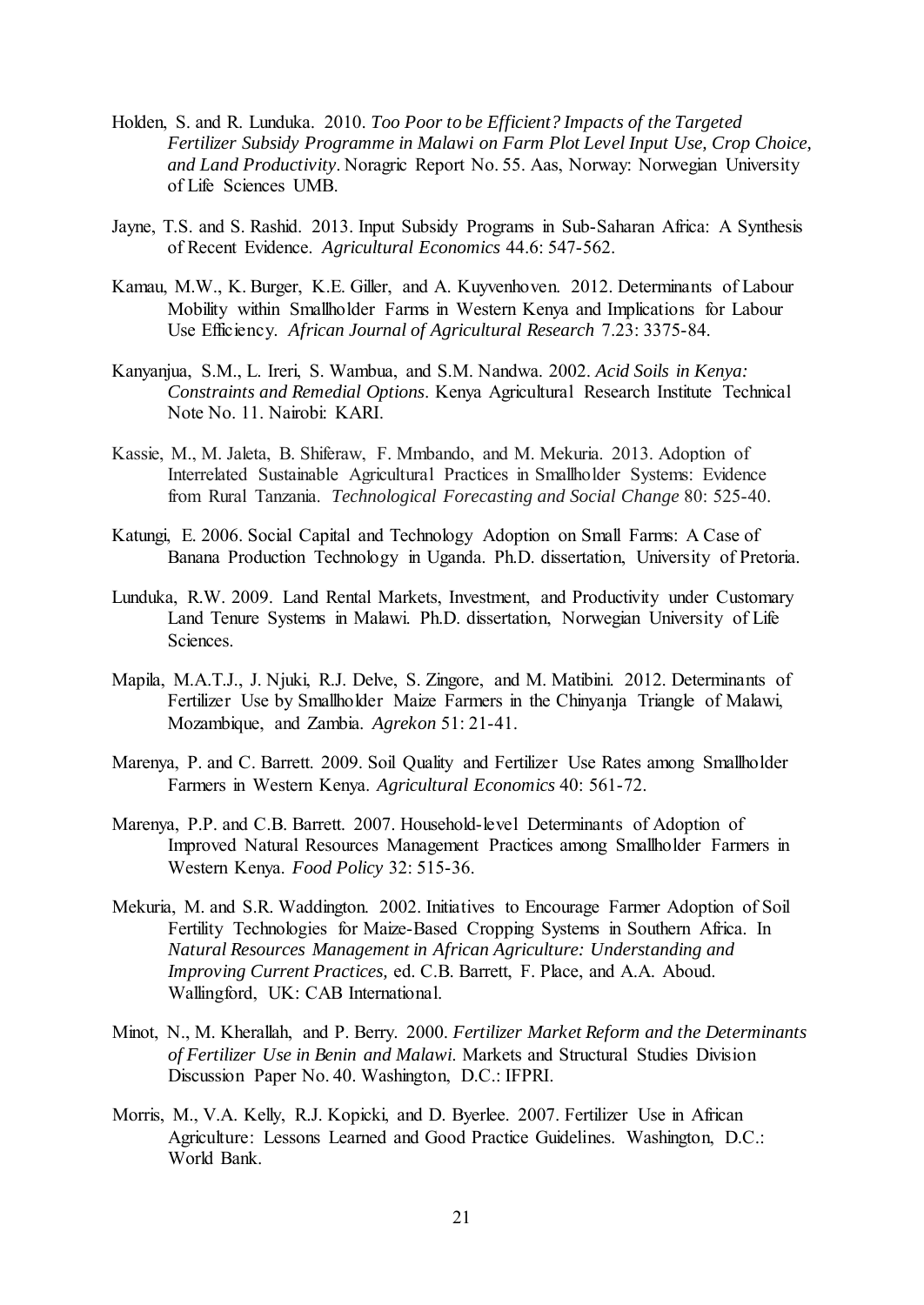- Mugwe, J., D. Mugendi, M. Mucheru-Muna, R. Merckx, J. Chianu, and B. Vanlauwe. 2009. Determinants of the Decision to Adopt Integrated Soil Fertility Management Practices by Smallholder Farmers in the Central Highlands of Kenya. *Experimental Agriculture* 45: 66-71.
- Njuki, J., M.T. Mapila, Z. Zingore, and R. Delve. 2008. The Dynamics of Social Capital in Influencing Use of Soil Management Options in the Chinyanja Triangle of Southern Africa. *Ecology and Society* 13.2: 9.
- Odendo, M.,G. Obare, and B. Salasya. 2009. Factors Responsible for Differences in Uptake of Integrated Soil Fertility Management Practices amongst Smallholders in Western Kenya*. African Journal of Agricultural Research* 4.11: 1303-11.
- Omamo, S.W., C.W. Jeffrey, G.A. Obare, and N.N. Ndiwa. 2002. Soil Fertility Management on Small Farms in Africa: Evidence from Nakuru District, Kenya. *Food Policy* 27.2: 159-70.
- Pearce, R.C. and M.E. Sumner. 1997. Apparent Salt Sorption Reactions in an Unfertilized Acid Subsoil. *Soil Science Society of America Journal* 61.3: 765-72.
- Pender, J. 2007. *Agricultural Technology Choices for Poor Farmers in Less-favoured Areas of South and East Asia.* IFPRI Discussion Paper 00709I. Washington, D.C.: IFPRI.
- Place, F., J. Pender, and S. Ehui. 2006. Key Issues for the Sustainable Development of Smallholder Agriculture in the East African Highlands. In *Strategies for Sustainable Land Management in the East African Highlands*, ed. J. Pender, F. Place, and S. Ehui. Washington, D.C.: International Food Policy Research Institute.
- Place, F., C.B. Barrett, H.A. Freeman, J.J. Ramisch, and B. Vanlauwe B. 2003. Prospects for Integrated Soil Fertility Management Using Organic and Inorganic Inputs: Evidence from Smallholder African Agricultural Systems. *Food Policy* 28.4: 365-78.
- Reij, C., G. Tappan, and M. Smale. 2009. Re-Greening the Sahel: Farmer-led Innovation in Burkina Faso and Niger. In *Millions Fed: Proven Successes in Agricultural Development*, ed. D.J. Spielman and R. Pandya-Lorch. Washington, D.C.: International Food Policy Research Institute.
- Ruben, R., J. Pender, and A. Kuyvenhoven. 2007. Sustainable Poverty Reduction in Lessfavoured Areas: Problems, Options, and Strategies. In *Sustainable Poverty Reduction in Less-Favoured Areas*, ed. R. Ruben, J. Pender, and A. Kuyvenhoven. Boston: Cambridge University Press.
- Sanchez, P.A., K.D. Shepherd, M.J. Soule, F.M. Place, R.J. Buresh, A.N. Izac, A.U. Mokwunye, F.R. Kwesiga, C.G. Ndiritu, and P.L. Woomer. 1997. Soil Fertility Replenishment in Africa: An Investment in Natural Resource Capital. In *Replenishing Soil Fertility in Africa: Proceedings of an International Sysmposium*, ed. Roland J. Buresh, Pedro A. Sanchez, and Frank Calhoun. Madison WI: Soil Science Society of America.
- Sanginga, N. and P.L Woomer. 2009. *Integrated Soil Fertility Management in Africa: Principles, Practices and Developmental Process.* Nairobi: Tropical Soil Biology and Fertility Institute of the International Centre for Tropical Agriculture.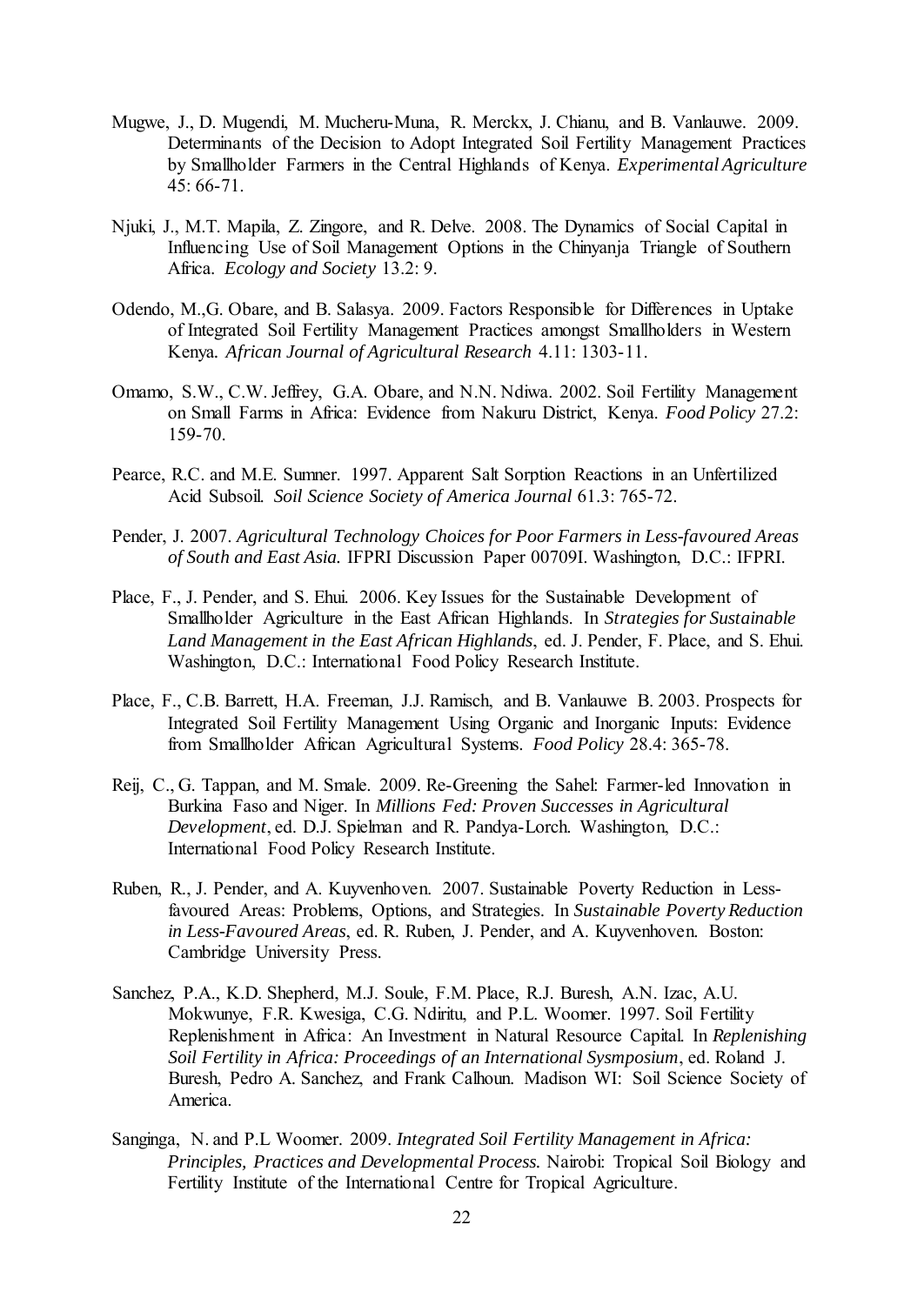- Sauer, J. and H. Tchale. 2009. The Economics of Soil Fertility Management in Malawi. *Review of Agricultural Economics* 31.3: 535-60.
- Sheahan, M.B. 2011. Analysis of Fertilizer Profitability and Use in Kenya. M.Sc. thesis, Michigan State University.
- Smaling, E., S.M. Nandwa S. M., and H.J. Bert. 1997. Soil Fertility in Africa Is at Stake. In *Replenishing Soil Fertility in Africa: Proceedings of an International Sysmposium*, ed. Roland J. Buresh, Pedro A. Sanchez, and Frank Calhoun. Madison WI: Soil Science Society of America.
- Soule, M.J. and K.D. Shepherd. 2000. An Ecological and Economic Analysis of Phosphorus Replenishment for Vihiga Division, Western Kenya. *Agricultural Systems* 64.2: 83- 98.
- Stoorvogel, J. J. and E.M.A. Smaling. 1990. *Assessment of Soil Nutrient Depletion in Sub-Saharan Africa: 1983-2000*. Wageningen: Winand Staring Centre.
- Tegemeo Institute. 2010. *Kenya Baseline Study Report*. A report prepared for the Alliance for a Green Revolution in Africa. Nairobi, Kenya: AGRA.
- Tittonell, P., B. Vanlauwe, P.A. Leffelaar, K.D. Shepherd, and K.E. Giller. 2005a. Exploring Diversity in Soil Fertility Management of Smallholder Farms in Western Kenya: I. Heterogeneity at Region and Farm Scale. *Agriculture, Ecosystems, and Environment* 110: 149-65.
- Tittonell, P., B. Vanlauwe, P.A. Leffelaar, K.D. Shepherd, and K.E. Giller. 2005b. Exploring Diversity in Soil Fertility Management of Smallholder Farms in Western Kenya: II. Within-farm Variability in Resource Allocation, Nutrient Flows and Soil Fertility Status. *Agriculture, Ecosystems, and Environment* 110: 166-84.
- Vanlauwe, B., J. Chianu, K.E. Giller, R. Merck, U. Mokwenye, P. Pypers, K. Shepherd, E. Smaling, P.L. Woomer, and N. Sanginga. 2010. Integrated Soil Fertility Management: Operational Definition and Consequences for Implementation and Dissemination. *Outlook on Agriculture* 39: 17-24.
- Vanlauwe, B., A. Kouessi, S. Aman, E.N. Iwuafor, B.K. Tossah, J. Diels, N. Sanginga, O. Lyasse, R. Merckx, and J. Deckers. 2001. Maize Yield as Affected by Organic Inputs and Urea in the West African Moist Savanna. *Agronomy Journal* 93.6: 1191-99.
- Vanlauwe, B., P. Tittonell, and J. Mukulama. 2006. Within-farm Soil Fertility Gradients Affect Response of Maize to Fertiliser Application in Western Kenya. *Nutrient Cycling in Agroecosystems* 76: 171-82.
- Wu, J. J. and B.A. Babcock. 1998. The choice of Tillage, Rotation, and Soil Testing Practices: Economic and Environmental Implications. *American Journal of Agricultural Economics* 80: 494-511.
- Young, A. 1989. *Agroforestry for Soil Conservation*. ICRAF's Science and Practice of Agroforestry No. 5. Nairobi: ICRAF.